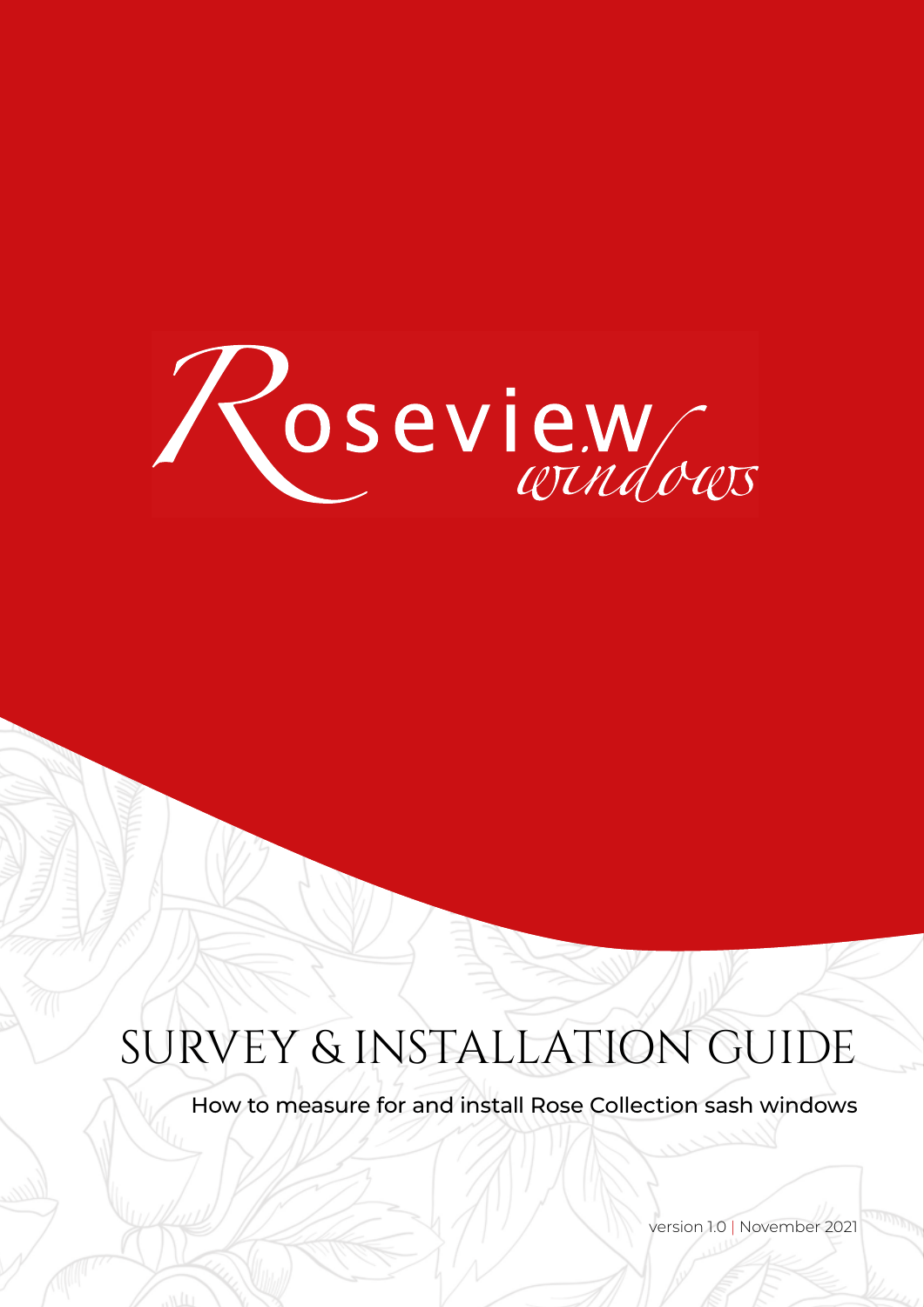

Thank you for choosing Rose Collection timber-alternative sash windows.

Our sash windows have been designed to suit all kinds of properties, from newly-built to traditional. With very little maintenance or upkeep they will continue to look great for decades, while being practical, efficient and simple to use.

As with anything, getting things right at the beginning is the foundation for many years of trouble-free high-performance use. Therefore this guide is designed to describe the process of surveying and installing sash windows the right way.

**Traditional style and elegance. Modern performance. No compromises.**

**#TraditionRedefined**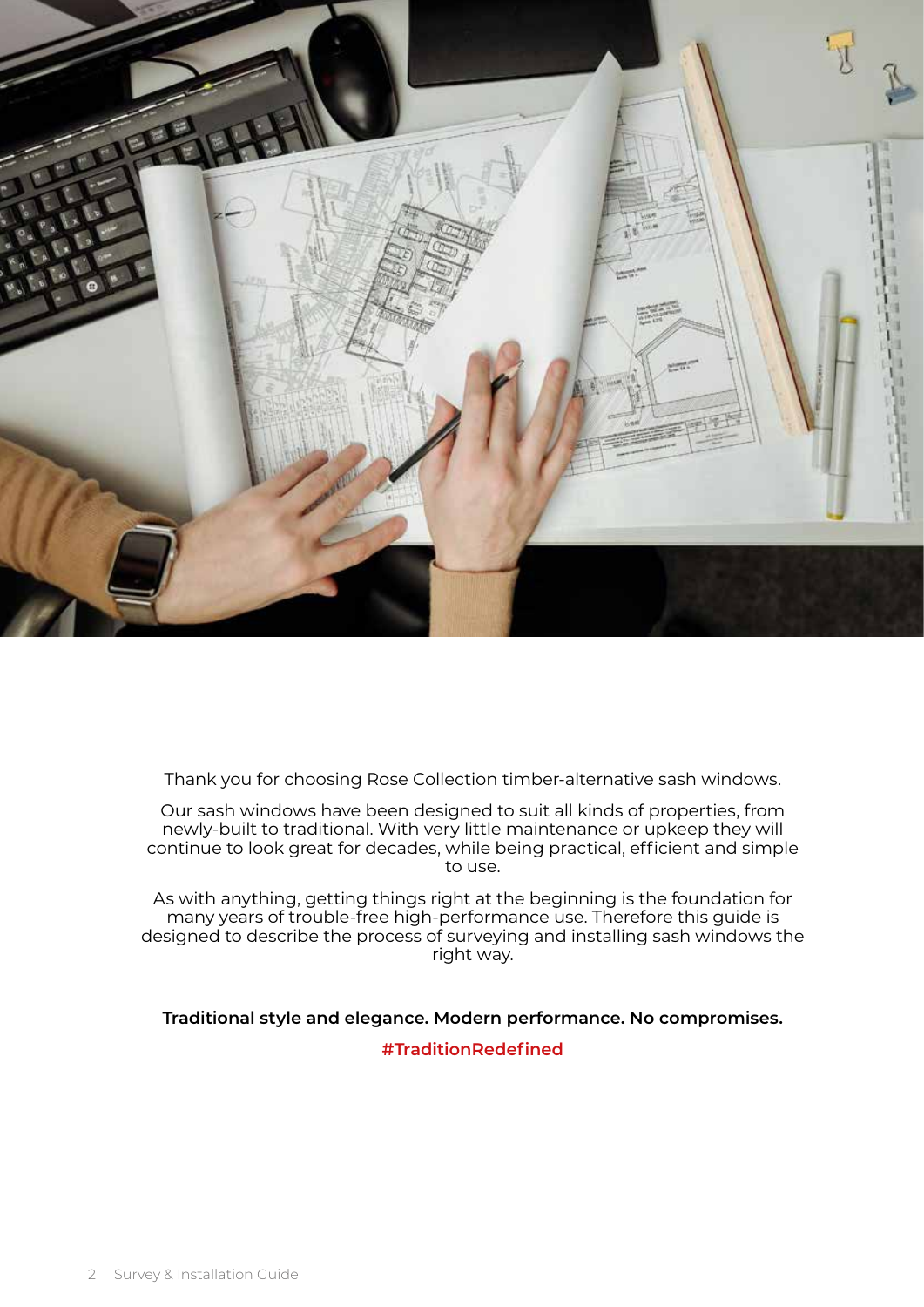

# CONTENTS

| Before you start            | 5  |
|-----------------------------|----|
| Survey guide                | 6  |
| <b>Window delivery</b>      | 11 |
| <b>Installation</b>         | 12 |
| <b>Check for square</b>     | 17 |
| Seal and finish             | 18 |
| Using your windows          | 20 |
| Troubleshooting             | 22 |
| <b>Building Regulations</b> | 24 |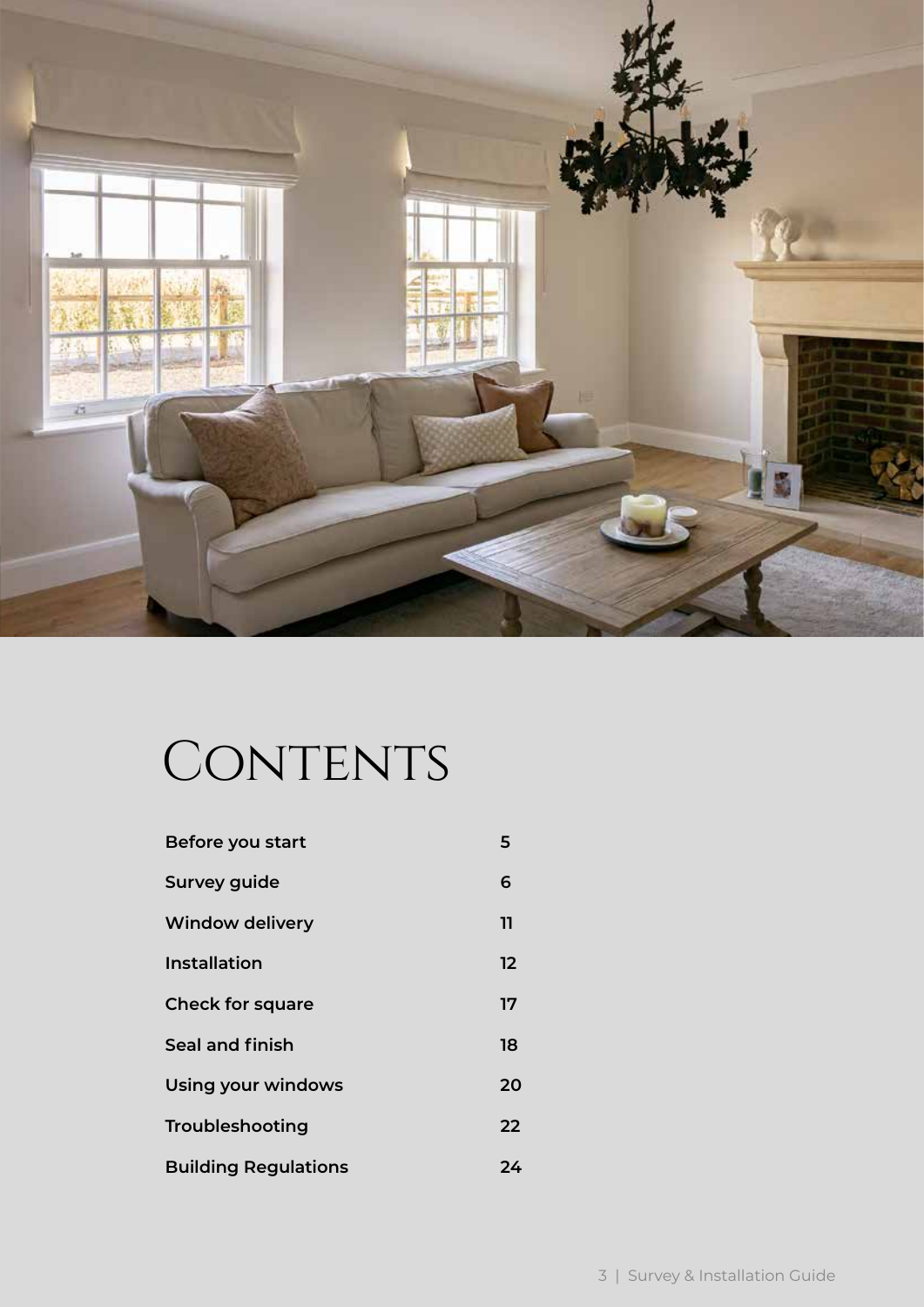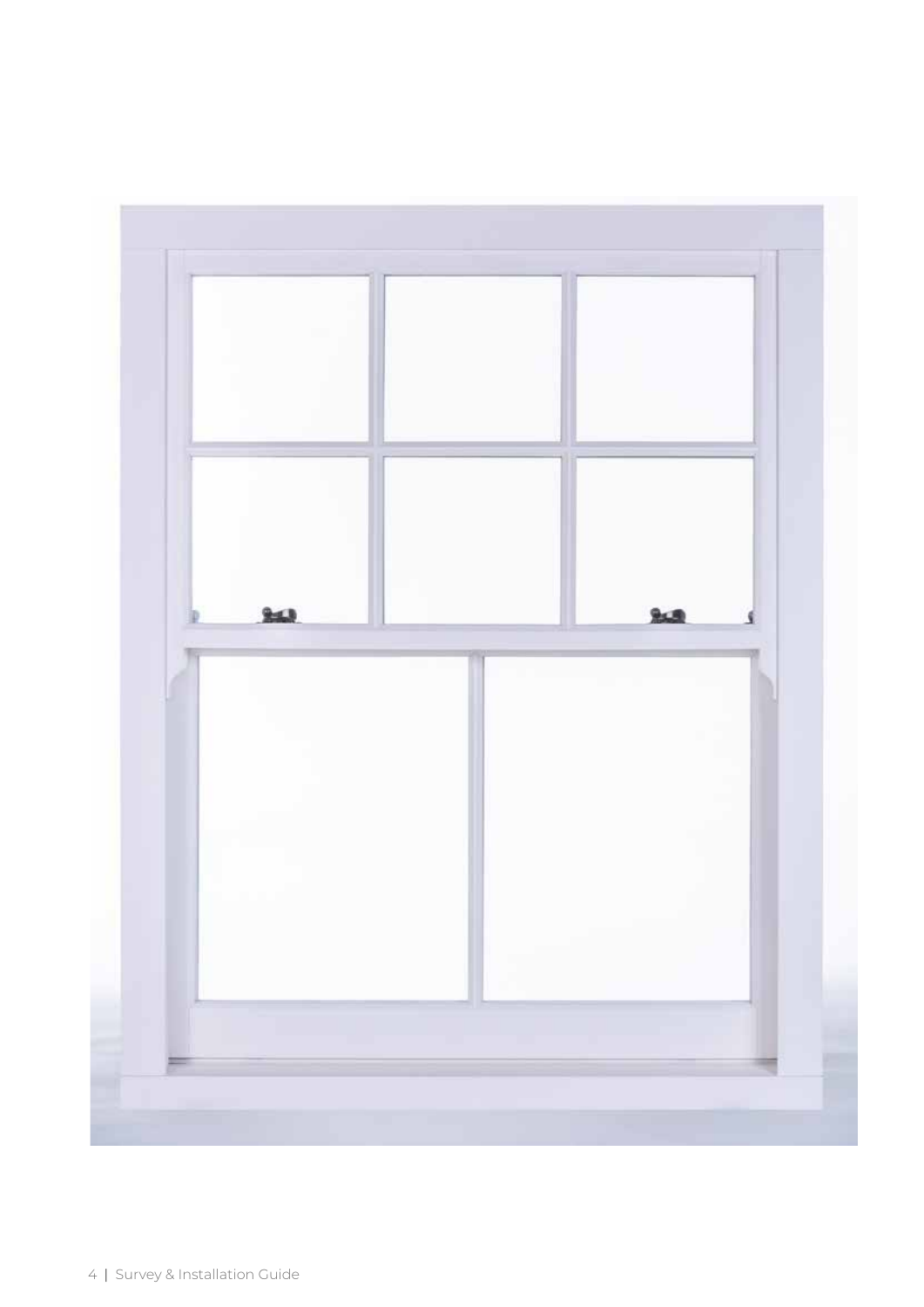# BEFORE YOU START

Installing new sash windows is a complex and technical task. Whether your new windows are going into newly built prepared openings or replacing existing windows, there is much more to it than meets the eye.

This guide is designed to assist skilled professionals by providing information and procedures specific to the survey and installation of Rose Collection sash windows.

## **Use A Professional**

Surveying and installing windows are highly skilled procedures performed by professionals backed by both training and experience. **They are not generally considered DIY tasks.**

If you aren't going down the usual route of using a professional window installation company for your new windows - perhaps working with a builder or skilled tradesman instead - you MUST ensure that they are competent and knowledgeable when it comes to window installation. Mistakes made during the survey and installation process can be expensive to rectify and - more importantly - potentially dangerous.

## **Regulatory Requirements**

There are a number of important things you will need to consider and comply with as part of a window replacement project. These include, but are not limited to:

- Building control approval (unless you are using a professional installer who is a member of an approved Competent Person Scheme such as FENSA or CERTASS)
- Various building regulations, including Part L and Part K
- Structural considerations, especially if replacing existing windows. Bay windows require particular attention as they may be load-bearing.
- Safety and best practice guidelines for both window installations and general building projects.

Professional window companies, surveyors and tradesmen will know and understand these requirements, and will advise and guide you through the process.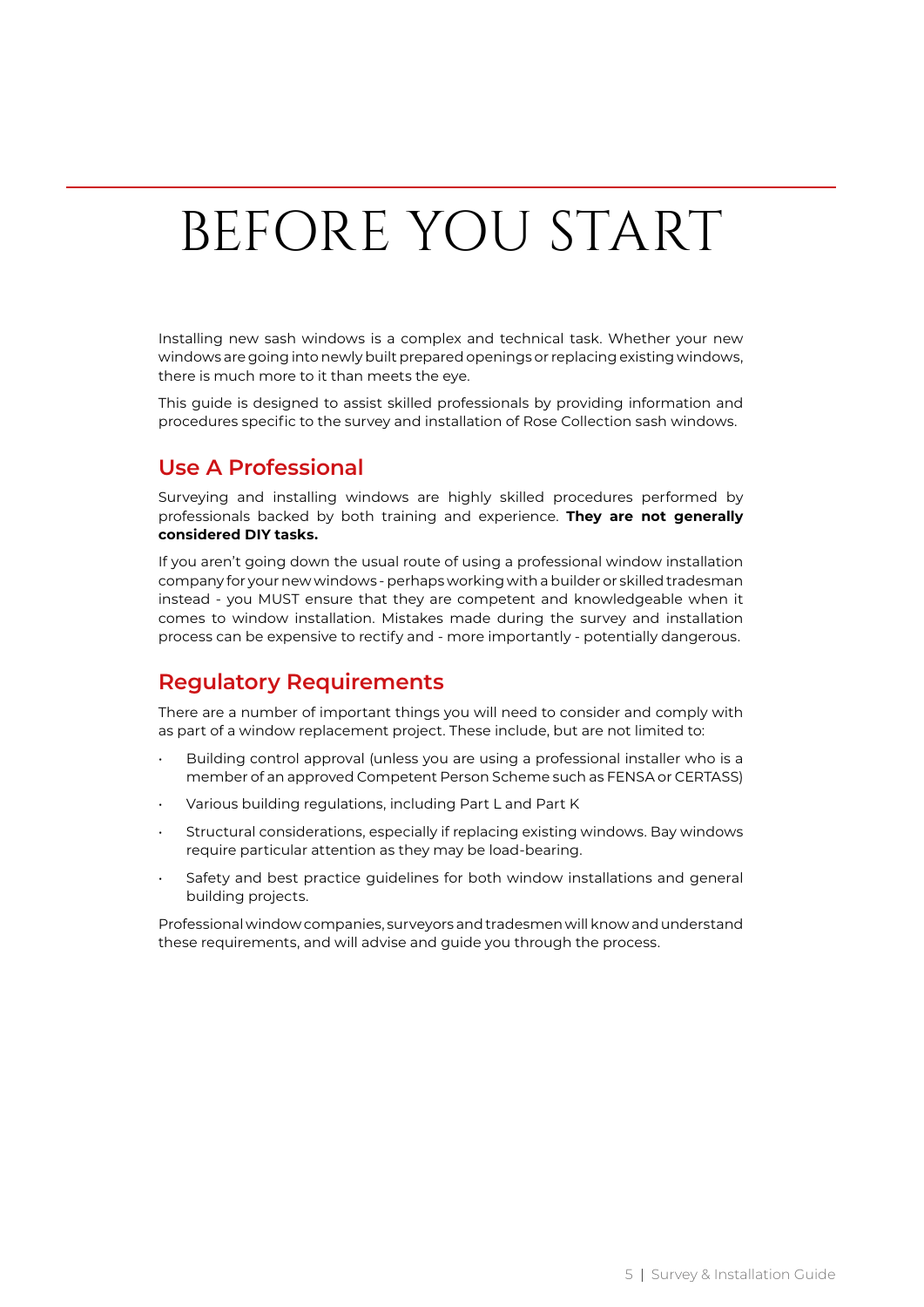# SURVEY GUIDE

An accurate and comprehensive survey is the foundation for a quality installation. The purpose of the survey is not just to establish the sizes required for new windows; there are a number of other factors that need to be determined to ensure the installation meets appropriate regulations and safety concerns while satisfying aesthetic and operational requirements.

## **Things to look out for**

There are a number of things to look out for during the survey, especially on replacement window projects. These include:

- Window design, including sash heights and astragal bar layouts.
- Regulatory requirements, including energy efficiency, ventilation, safety glass, restraint and restriction, egress etc.
- Structural features, including hidden lintels, uneven arches and arch-outside-squareinside.
- Load-bearing remember that uPVC is not load-bearing, so you need to ensure that whatever is above the sash window is properly supported (typically by a lintel).
- Access requirements.
- Straight or check reveal? Will the new windows fit behind external brickwork, or flush inside a straight reveal?
- Ancillaries, including projecting cills, add-ons, trims and architraves.
- Attachments, such as internal or external shutters and hidden cabling.
- General condition and squareness of apertures.
- Previous window replacements, especially when original box sashes have been replaced with casement windows into the old sash box.

## **Refurbishment**

When surveying for replacement windows, it is important to gain full access behind the existing windows to see what the new windows will be fitted into. Older properties are notorious for their 'hidden surprises', especially surrounding lintels, cavities and arches. Don't assume that all window apertures are the same, even on the same property.

It is possible that existing architraves and trims will have to be removed to properly inspect what's behind old timber sash windows.

## **Check reveal or straight reveal?**

The first thing you need to do is establish whether the sash windows will be fitted into **straight reveals** or **check reveals**.

In newer properties you are likely to be dealing with **straight reveals**, where the brick runs straight and flat from the external face of the wall to the internal face (with the cavity).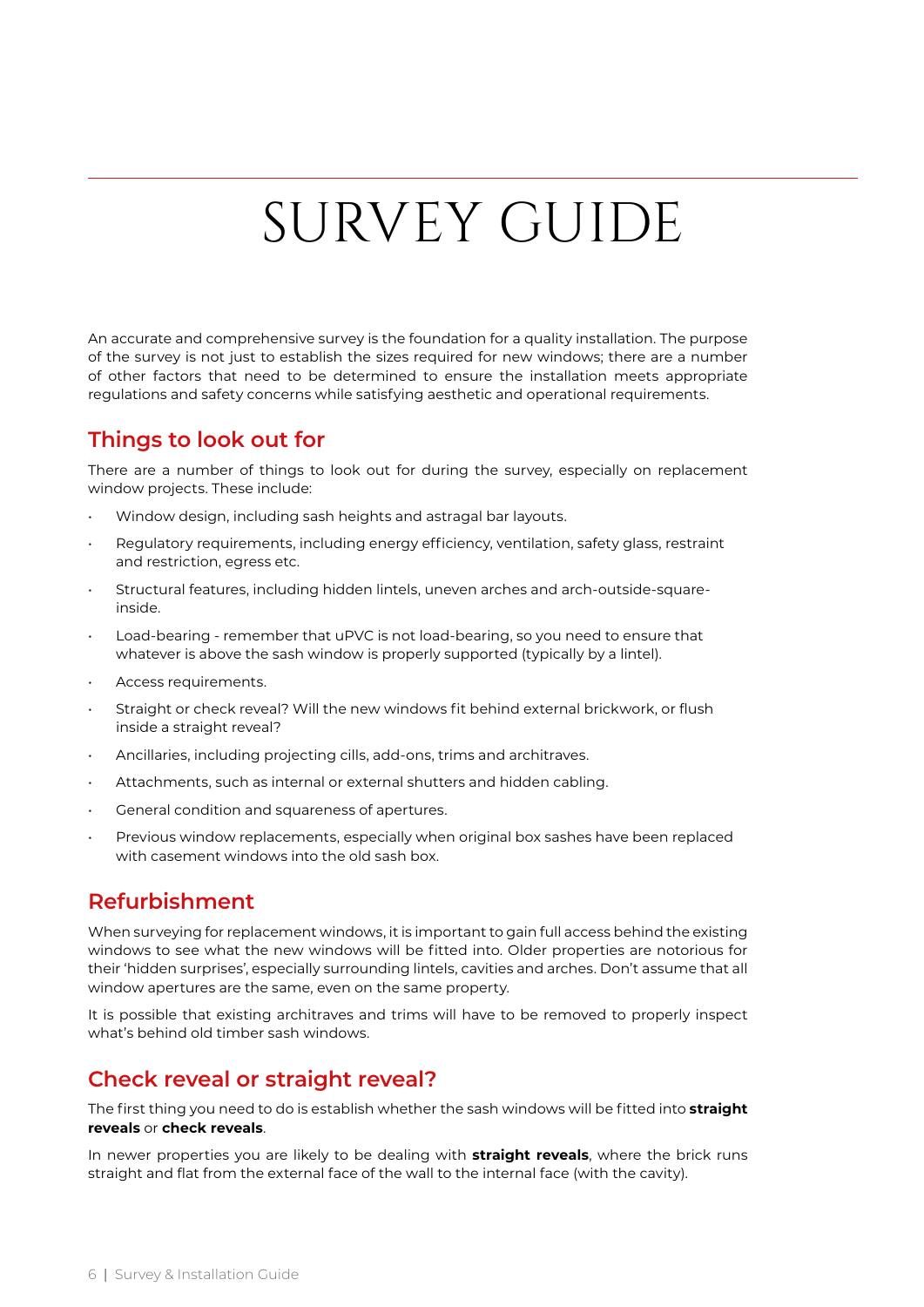When installing sash windows into straight reveals you will need to determine how far forward or back to fit the new windows. Often this will be determined by existing plaster lines.

On older properties, especially where you are replacing existing box sash windows, there is a good chance you'll have **check reveals**. Here the reveal is stepped, with the aperture in the external face of the wall being smaller than the internal aperture.

Here you should aim to install the new windows directly behind the step of the external aperture, meaning that a large proportion of the outer frame of the window is hidden when viewed from the outside. Typically this will leave 20mm to 25mm of frame showing from the outside.



*Check reveal*



*Window fitted behind external brickwork, with approx.20-25mm of external frame showing.*

*Straight reveal Window fitted into flat reveal, with all of the external frame showing.*

As a general rule of thumb, no matter which reveal type you are dealing with you'll need a minimum of 150mm reveal depth to accommodate Rose Collection sash windows.

## **Direct fix or fixing straps?**

Now is the right time to determine what fixing method will be used for the windows when they are installed.

There are two options: direct fix or fixing straps.

Direct fix means driving fixings directly through the outer frame into the aperture substrate in set locations (as detailed in the Installation chapter of this guide). This is the most popular fixing method, and is usually the only option on replacement windows

Fixing straps are screwed to the outside of the window frame, perpendicular to the window. They then extend beyond the internal face of the window, allowing the installer to fix through them into the aperture face. They can then be plastered over. Typically this method is only used on new builds. 202mm fixing straps can be ordered directly from Roseview with your window order.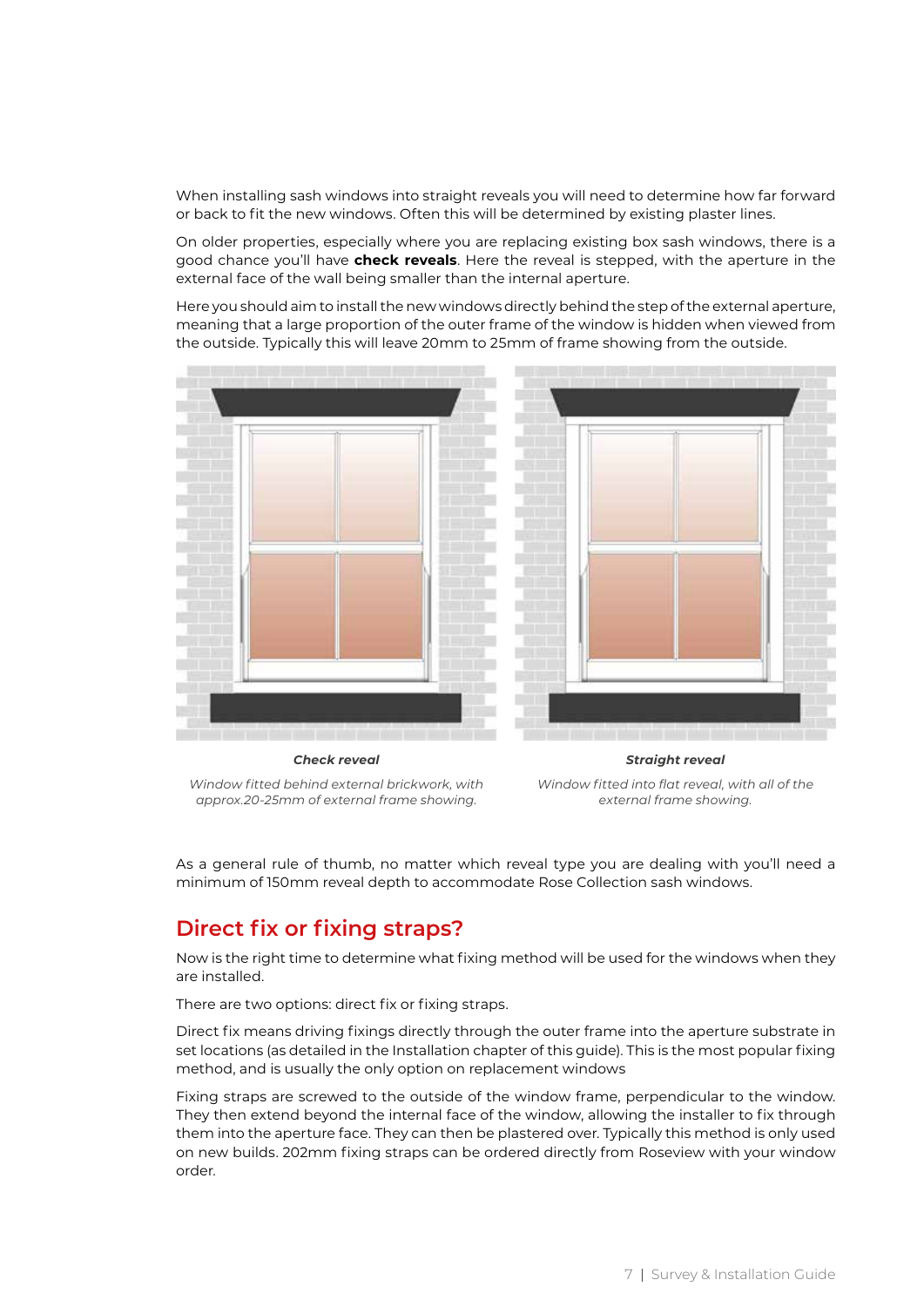## **How to measure for sash windows**

**We recommend that you measure from the outside** wherever possible. However it is important that you inspect the apertures thoroughly from all angles.

When replacing existing windows you will need to determine what those windows are fixed to, and what lintels and support is in place. If possible, carefully remove a piece of internal trim or architrave to see what is behind it. This is also a good opportunity to identify any hidden cables that may be routed around an existing window.

- 1. Always measure the width and height of each aperture in at least three places: head, midrail and cill; left, centre and right. If your reveals are particularly uneven or skewed, take extra measurements.
- 2. Pick the smallest measurement for both width and height.

On straight reveals you now have your **aperture size**.

On check reveals you will need to make an allowance for the amount of frame that will be hidden behind the external reveal (called the **reveal allowance**). The goal is to replicate the amount of frame that was showing on the old windows. Typically this will be between 20mm and 25mm. Therefore on a sash window with a frame width of 66mm (Ultimate and Heritage Rose), you will need to add between 41mm and 46mm to each side (82mm to 92mm to the overall window width) and 41mm to 46mm to the overall height. Do not add an allowance for the bottom of the window.

You now have your check reveal **aperture size**.

- 3. For straigth reveal fitting, now deduct a **fitting tolerance** from the overall width and height of the window. We recommend deducting 10mm to the overall width and height.
- 4. You can now calculate your **finished window size**, as follows:

Straight reveal = aperture size - fitting tolerance

Check reveal = aperture size + reveal allowance

5. Order the windows using their finished window size.



#### *Measuring a sash window*

*From the outside...*

- *1. Measure the width in at least three places (top, middle and bottom).*
- *2. Measure the overall height in three places (left, centre and right).*
- *3. If the apertures are very uneven, take extra measurements as required.*
- *4. For an unequal split, measure the midrail height from either the top or bottom of the window.*
- *5. Check internal measurements if access allows.*

*When you have your measurements, select the smallest width and height, make any allowances for add-ons and then make any necessary adjustments for check reveal fitting to give you your finished window size.*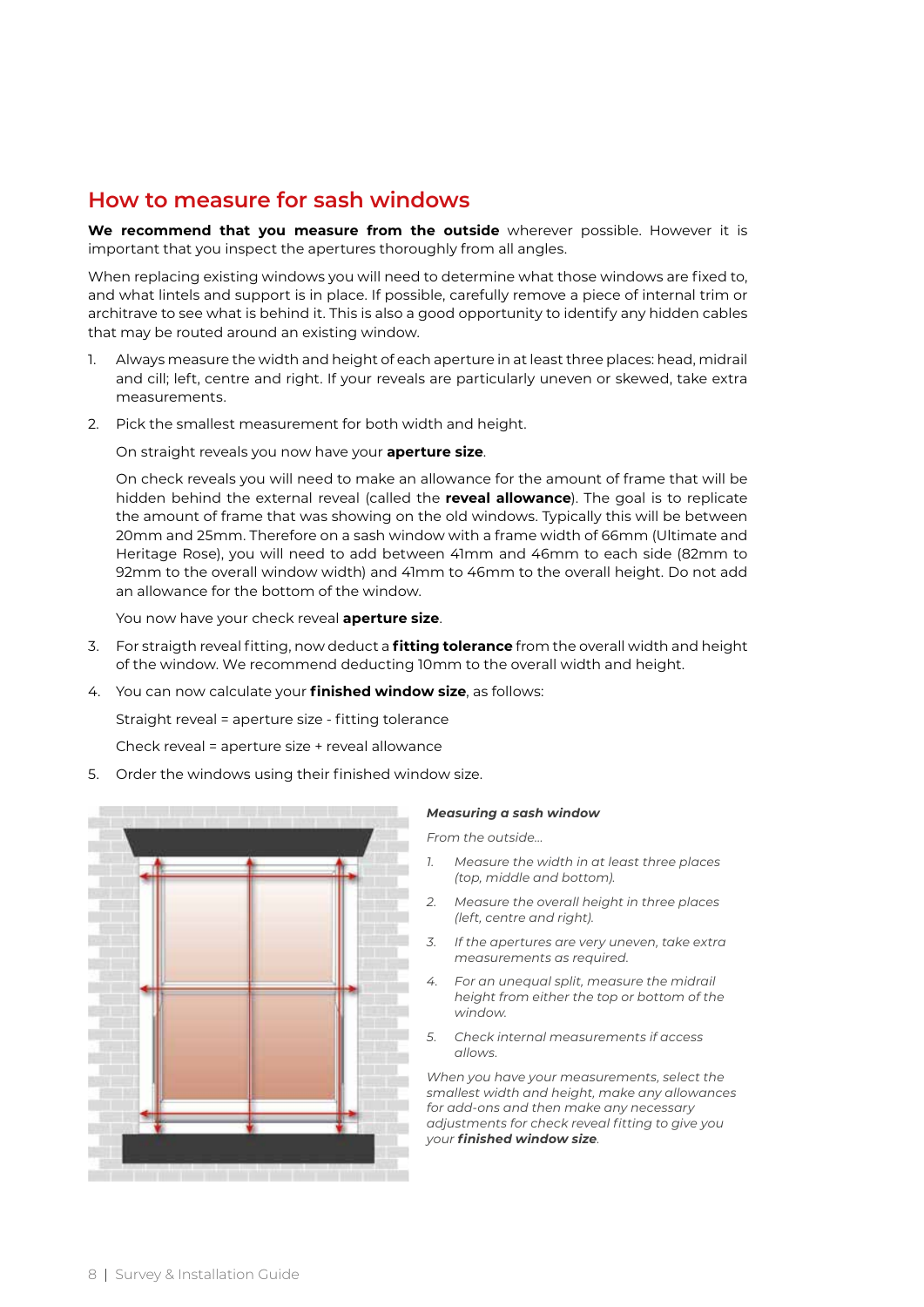#### **Don't forget the midrail height!**

In most cases your midrail will be in the centre of the window, with equal top and bottom sash sizes. However, this is not always the case. If you require an unequal split, don't forget to measure the height of the midrail you require. You can do this from the top or the bottom or the window, but be consistent, especially if you have a row of windows with unequal splits where all the midrails need to line up.

#### **A note on add-ons...**

In some circumstances you may require add-ons to move the sides or head of a window inwards, or to fill space outside of the usual outer edge of the window frame without altering glass lines.

Add-ons are available in a range of widths, the most common of which are 10mm, 20mm, 36mm and 40mm. Multiple add-ons of different widths can be combined.

When ordering windows, include add-ons in the **finished window size** and specify which addons are required. For instance, if you need the overall window size to be 900 x 1500mm, order at that size with a note stating that you require 20mm add-ons to the sides and head. What you will then receive is a window sized at 860 x 1480mm, plus three lengths of 20mm add-on.

### **Bay windows**

Bay windows where the different elements are connected together with bay poles are called **made-up bays**. When measuring made-up bays, there are extra considerations that you will need to check and measure.

#### Load-bearing

When replacing an existing bay window it is crucial that you determine whether the existing bay is load-bearing or not. If it is load-bearing, you must include this information when you order the replacement bay - we will then ensure that the appropriate load-bearing hardware and bay poles are included as part of your new bay.

#### Angles and shared cills

Typically three-part bay windows use 135 degree angles and sit on a single shared cill. However, your situation may be different, so it is important to check and survey everything accurately.

When ordering a made-up bay, we will need the following information:

- 1. The **internal** width of each window in the bay (to the inside edge of the internal cill upstand).
- 2. The bay height.
- 3. The spring line (internal wall-to-wall measurement at the widest point of the bay).
- 4. The internal angles at each bay pole (use an angle-finder on the existing window or the wall to get these).
- 5. Whether the bay load-bearing or not.
- 6. Whether you require bay jacks (load-bearing bays ALWAYS require bay jacks).

We can then use this information to calculate all the sizes, angles and allowances that are required.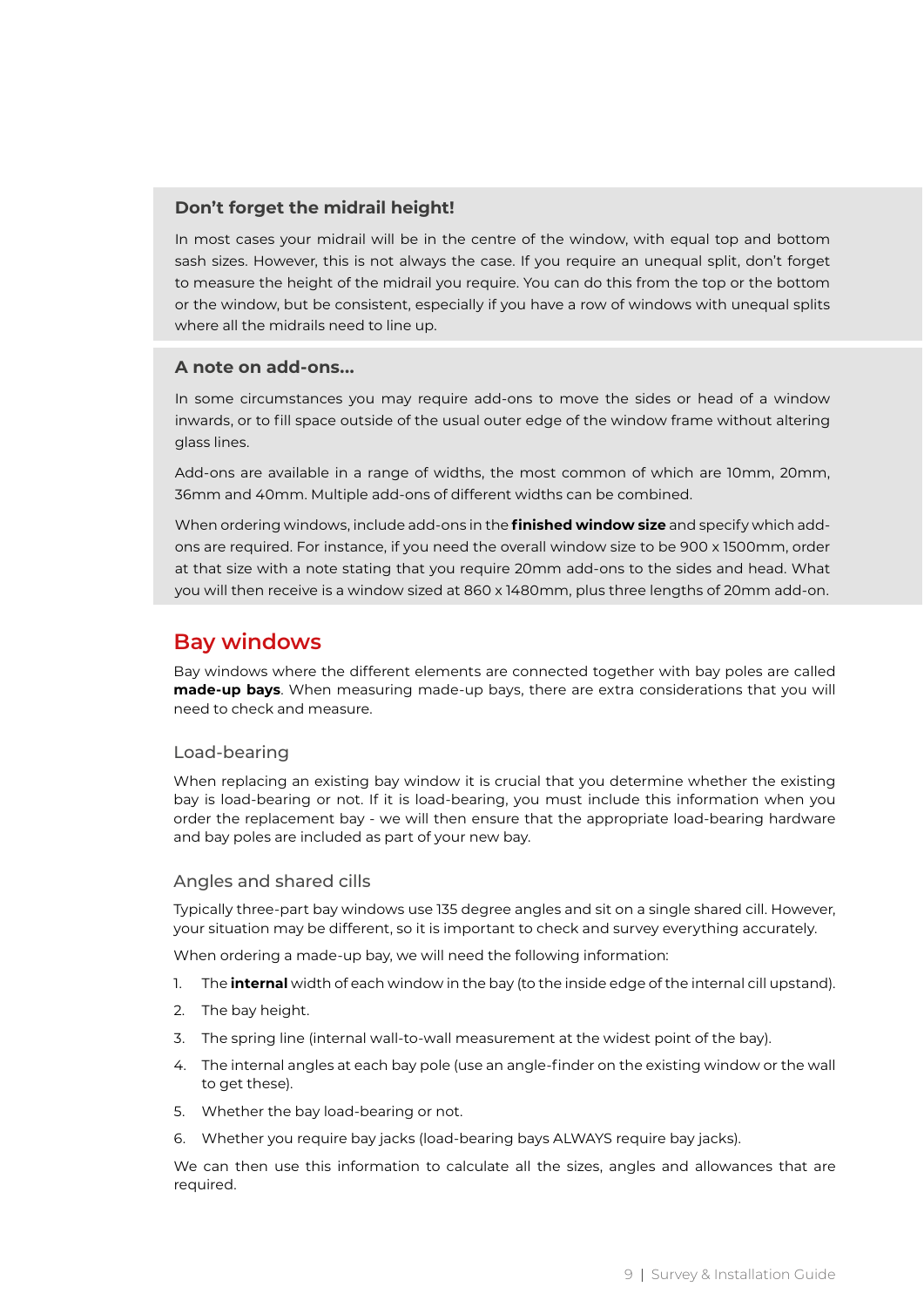## **Further considerations**

As well as accurately measuring your windows, surveying includes other considerations that need to be taken into account before you can order your windows. These include:

| <b>Midrail</b>     | As the name implies, typically the midrail is placed in the vertical centre<br>of the window. However, this is not always the case, and alternative<br>layouts are reasonably common. For instance 1/4-3/4, 1/3-2/3, and 2/5-3/5<br>are all popular choices.                                                                            |
|--------------------|-----------------------------------------------------------------------------------------------------------------------------------------------------------------------------------------------------------------------------------------------------------------------------------------------------------------------------------------|
| <b>Fire egress</b> | Building regulations (specifically Approved Document B) have detailed<br>requirements covering the provision of fire escape routes via windows.                                                                                                                                                                                         |
|                    | In simple terms each habitable room without a direct escape route<br>need a window with a minimum opening size of 450mm in both width<br>and height, and a minimum opening area of 0.33m2.                                                                                                                                              |
|                    | Currently there is an exception that covers replacement windows.<br>Again, in simple terms the exception states that replacement windows<br>don't have to meet the minimum opening requirements if the existing<br>windows didn't, as long as the new windows don't make the situation<br>worse (by reducing the largest opening size). |
|                    | Whatever the situation, you should consider fire egress when surveying<br>windows. As a general rule of thumb, any window smaller than 900 x<br>1200mm probably won't meet the minimum requirements without<br>extra consideration.                                                                                                     |
| <b>Glass</b>       | You must consider your glass requirements at survey. Is safety glass<br>required (either by regulations or circumstance)? Do you require<br>obscure glass to provide privacy (bathrooms!)? Do you require the extra<br>security offered by laminated glass or noise reducing acoustic glass?                                            |
| <b>Cills</b>       | On sash windows cills are integrated into the window frame - they are<br>the bottom frame section. This differs from casement windows, where<br>the cill typically sits below the window frame.                                                                                                                                         |
|                    | Standard sash window cills are flush, meaning that they are the same<br>depth as the rest of the window frame. There is no forward projection<br>or overhang because sash windows typically sit on top of stone cills. The<br>stone cill does the job of casting rainwater away from the wall.                                          |
|                    | If your sash windows will not be fitted onto stone cills or their<br>equivalent, you will need to consider projecting cills instead. Various<br>options are available.                                                                                                                                                                  |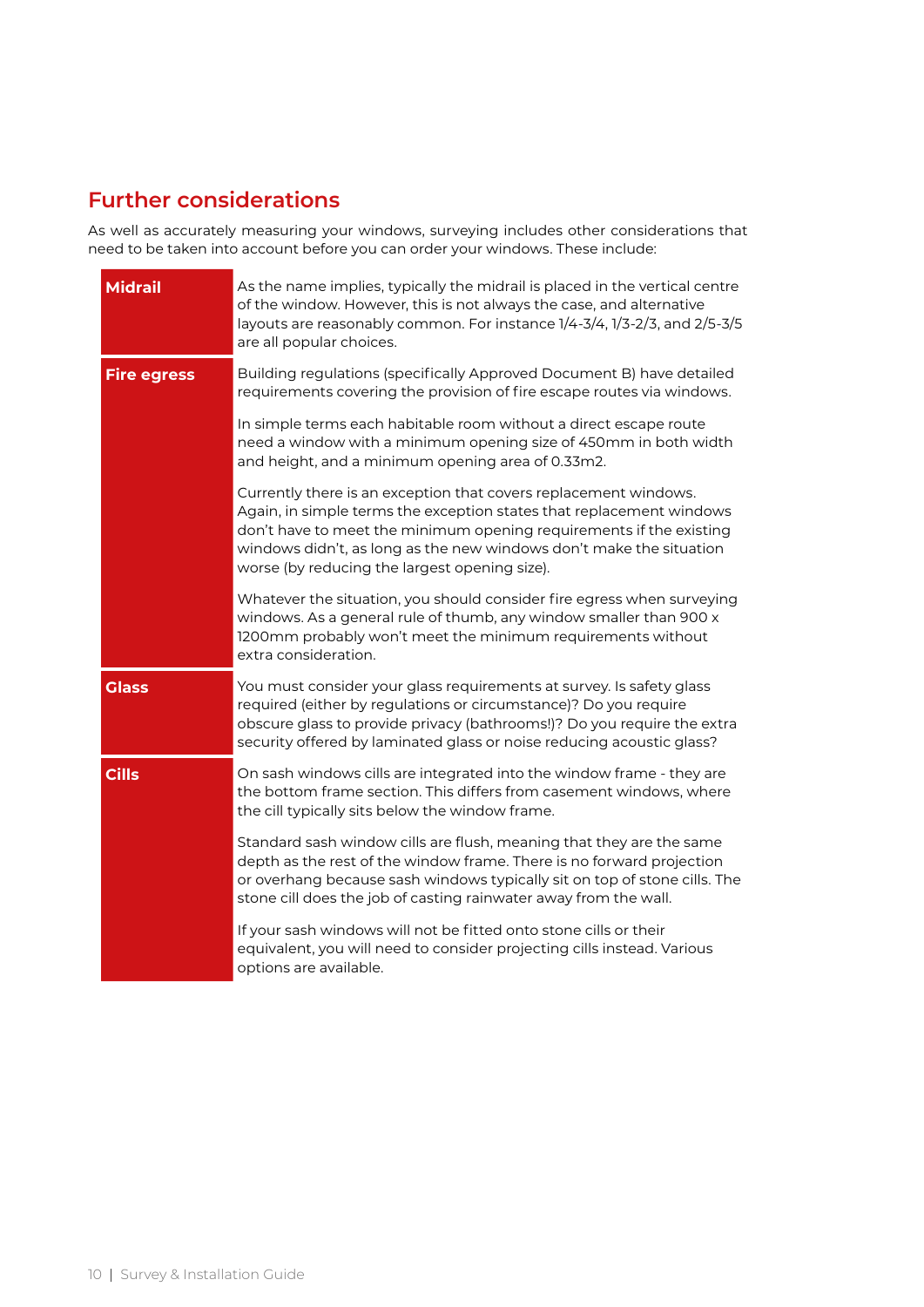## WINDOW DELIVERY

One aspect of sash window jobs that is sometimes overlooked is what's involved in taking delivery of your order. Sash windows are large, often unwieldy and - because they arrive glazed - can be very heavy. To ensure your project is successful and problem-free, there are a number of things that need to be planned when taking delivery of your sash windows.

**Note:** your delivery driver will unload your windows from the vehicle, but it is your responsibility to move them to where you want them.

## **Don't remove the packaging!**

It is very important that you don't remove the packaging from your sash windows until you are ready to install them and have moved them to their final location.

Not only does the packaging protect your windows from accidental damage and scratches, some of it is there to keep your windows true and square until they are fitted.

Specifically, there will be two or three tension bands around the width of the windows, and you will find glazing packers in the brushpile spaces between the sashes and outer frame. These should not be removed until the windows have been installed. See the next chapter for more information.

You may also find small pieces of extra profile temporarily screwed to the underside of the cills. These are called *skids*; they keep the cill off the ground while making it easier to slide the windows across smooth surfaces without damaging the cill. If your windows have skids in place, remove them just before installation when the window is in the right location. The simplest way to do this is to carefully lay the window on its side, unscrew and discard the skids and then stand the window up again.

## **Checking your order**

Once your windows have been unloaded, it is important to check them off against your order acknowledgement. Check the number of windows, see if there are any obvious signs of damage, and ensure you have the necessary ancillaries pack (including sash lifts, keys, caps and possibly add-ons etc).

In the unlikely event that there is an error with your delivery, inform the driver and make a note on the delivery note before signing. While we will always endeavour to correct errors and omissions, It is simpler and faster if problems are highlighted at delivery.

### **Sash window storage**

You must store your sash windows upright in a vertical position. Laying them down, storing them on their side or at an angle risks interfering with the sash mechanisms.

While sash windows can be kept outdoors, if you are storing them for more than a few hours we strongly recommend storing them under cover - either indoors or covered with something robust that will keep water off and prevent damage. Wet sash windows are difficult to move!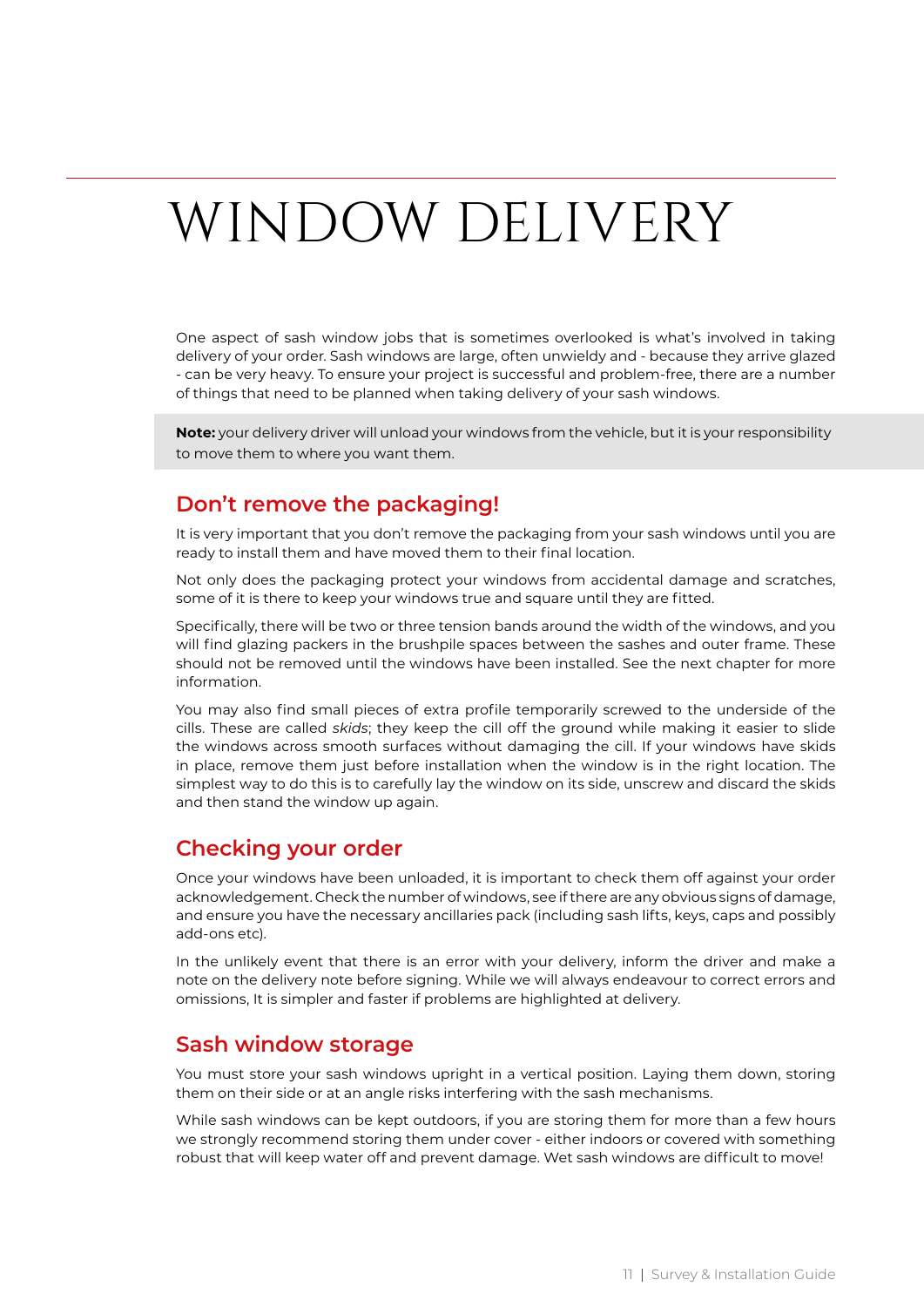# INSTALLATION

Your windows have been delivered, you have everything you need and you're ready to go. It's time to start the installation.

This chapter outlines how to successfully install sash windows and what you need to look out for during the process.

#### **IMPORTANT WARNING!**

**Installing sash windows is a highly skilled process that should only be undertaken by professional window installers**, using the correct procedures and equipment. It is NOT a task that's suitable for DIYers, handymen/women or general construction workers.

The instructions below provide useful information to competent, experienced installers who already know the fundamentals of installing windows. Under no circumstances should they be considered general instructions on how to fit a sash window.

Windows are an integral part of a building. Incorrect installation can lead to serious harm and damage - to the windows, the building and its occupants.

Also note that unless you are registered with an appropriate Competent Person Scheme (such as FENSA or CERTASS), window installation is subject to building control inspections by building control officers.

**If you have any doubts, DO NOT proceed with the installation.** Consult a professional, competent, registered installer instead.

### **Preparation**

Before installing the windows, you need to ensure that both the windows and the apertures they're going into are ready.

#### De-sashing

Generally there is no need to remove the sashes from a window to install it. Therefore we recommend that you leave the sashes in, along with the tension straps and sash packers.

If you do have to de-sash a window - to reduce weight for instance - then it is crucial that you put them back in before final squaring and fixing. You will also need to carefully check that the outer frame isn't bowed or pinched, and that the brushpile lines between sash and frame are even at approx 3mm across the window.

Check the **Roseview Windows YouTube channel** for a video showing you how to remove and replace sashes.

#### Add-ons

If your windows require add-ons and/or overhead vents, fit them before you offer the window up to the aperture.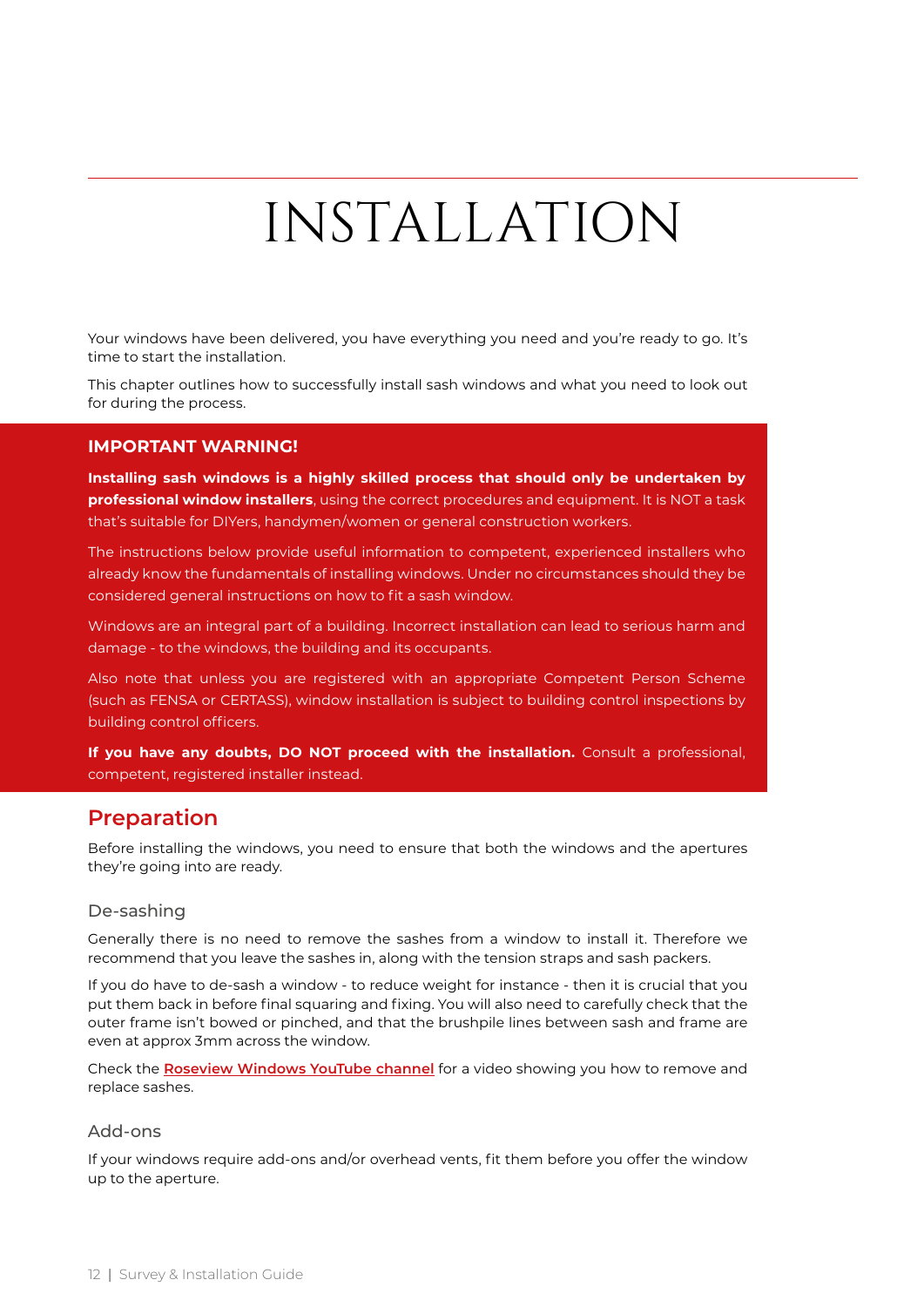In the case of straight add-ons to the sides or head of the window, these clip into the ribs and grooves on the outside of the outer frame. You can add CA glue to the ribs to hold them in place if required. Remember that there are two add-ons per side - one for the external face and one for the internal.

#### Sub-frames and cavity closers

If your installation involves timber sub-frames (refurb) or cavity closers (new build), check these now to ensure that they're firmly in place, straight and square. This is especially important if you are fixing into a timber sub-frame.



*Example of timber subframe and noggins*

*Note the prepared opening, and then the timber frame with noggins at the sides in fixing locations. Also note that the compression bands and sash packers have been left in place while the window is fixed and foamed.*

**Note:** if you are installing timber sub-frames, make sure you use tanalised or pressure treated timber of a suitable thickness for your fixings. If you are using noggins to bring the timber frame in from the brick or stonework, ensure noggins are placed in the appropriate fixing locations, and then spaced equally around the rest of the subframe.

#### Fixing straps

If you are using fixing straps for this installation, now is the time to fix them to the windows.

We recommend using 200mm straps on the sides and head of the window. Start with the corners and place a strap approx 100 to 150mm from each corner - two on each side and two on the head. Then intersperse more straps as required, ensuring that there is no more than 600mm gaps between two straps.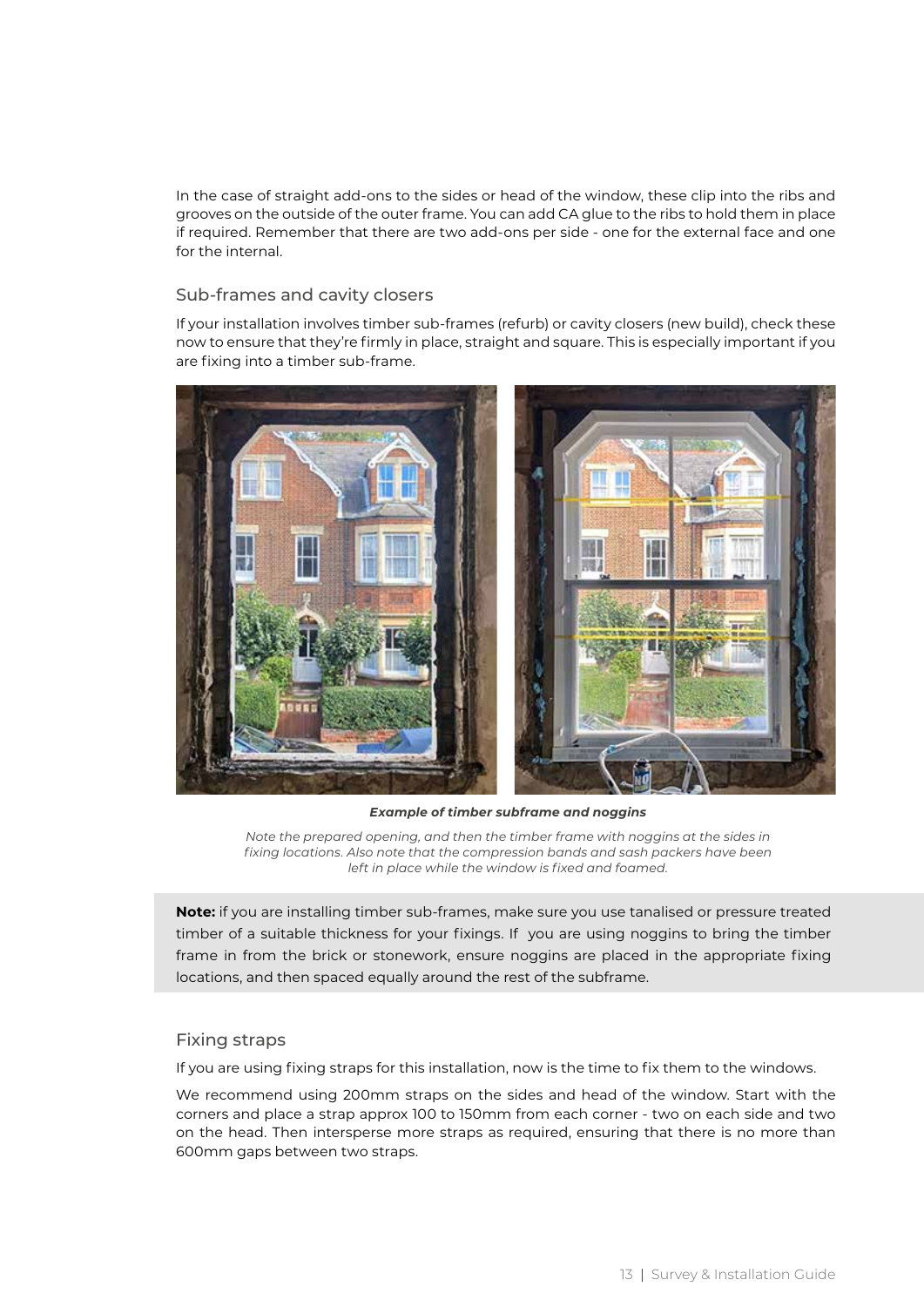

*Suggested fixing strap locations*

#### Prepare for window board

On Ultimate Rose our deep cill option has a clip-in section at the back which can be removed to allow new window board to slide into a shallow void. If you are using this option, remove the clip-in section now.

## **Window installation**

Based on decisions that were made during the survey, it is now time to offer the windows up, carefully square them off, ensure that they are plumb and then fix.

#### Lift the window into position

Lift the window into the aperture from the inside. This is a job for two people - even small sash windows are heavy. On very large sash windows, or when you are dealing with high cills, you may need more than two people, or possibly lifting equipment.

Centre the window in the aperture, then push it forward into it's required location. If you are fitting into check reveals, this will mean pushing the window forward as far as it will go until it is up against the external brick skin. For straight reveals move the window into position based on the required internal and external reveal measurements.

#### Packing the window

Ensure that the window is closed and the sashes locked off.

Start by packing under the cill. Ensure the base of the window is level and the window is raised to the correct height. This is especially important on check reveal fits, and you want the amount of outer frame showing externally at the head to match that at the sides. We recommend 20- 25mm but this will have been determined at survey.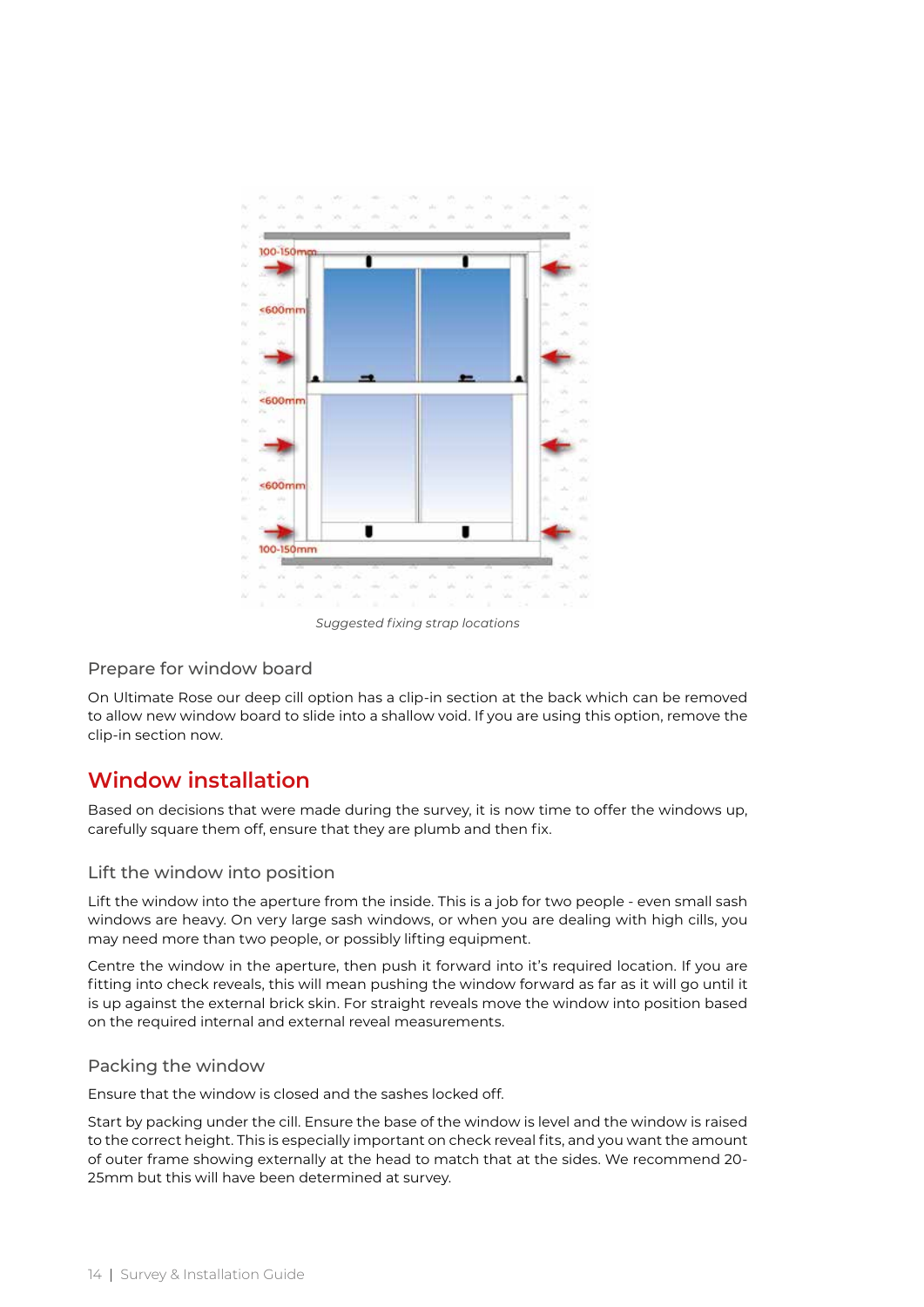Even if the base of the aperture is already square and level, you must pack underneath the cill. Use packers directly underneath the sides of the window. This will prevent the cill from bowing upwards, which can interfere with the operation of the window.

Now pack the sides and head of the frame where your fixings will go (see the Fixing Points section below). Ensure the window is packed tight, but not so tight that the outer frame bows inwards. If you are direct fixing the window, friction fit extra packers up the sides of the frame (or use noggins) to prevent it from bowing outwards when the tension straps are removed. Side packers should be no more than 600mm apart.

Finally, take this opportunity to make sure that the window is located correctly and is square. plumb and true. Check that packers are tight, but not so tight that they are bowing the outer frame in.

#### Fixing points

If you are using fixing straps your fixing points are already set by the location of the straps.

If you are direct fixing, the correct fixing locations are as follows:

- on the sides of the window, at the bottom, through the external (top sash) sash channel under the cover stops
- through the head of the window, through the internal (bottom sash) channel under the full width cover profile (generally three fixings)





*Direct fix locations (external view) Direct fix locations (internal view)*

#### **IMPORTANT**

**You must not direct fix through the frame in any other positions** - especially through the cill or the dividing profile between the two sash channels.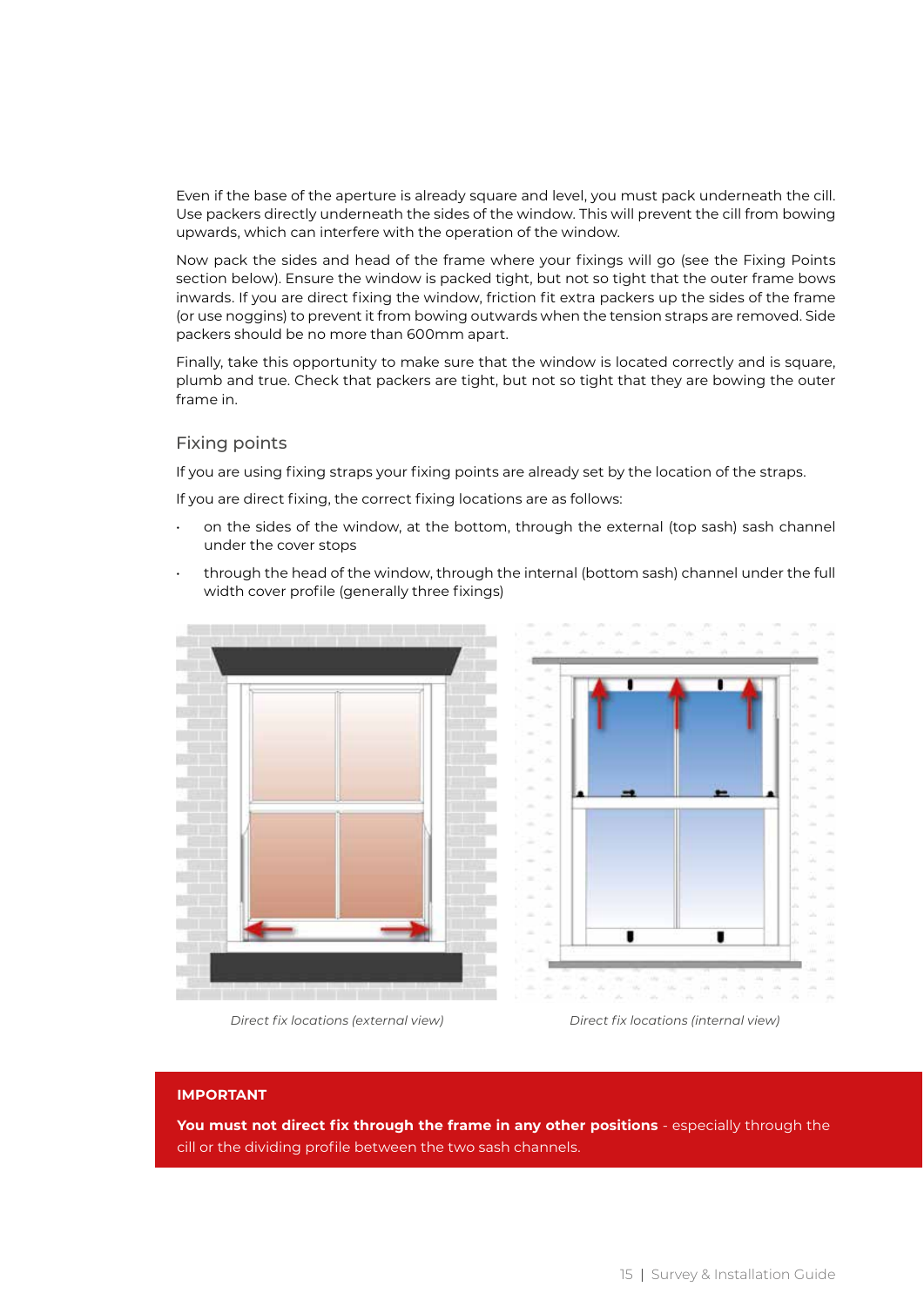#### Sash packers and compression bands

Wherever possible we recommend installing sash windows with the sashes, sash packers and compression in place. This helps keep the window square and properly adjusted during the fitting process.

If you have had to remove the sashes to lift the windows into position, carefully refit them before packing and fixing. Once the sashes are back in, slide the 3mm packers back into the slots between the sides of the sash and the frame. This is essential as it will help ensure that the frame isn't bowed inwards during fitting. The packers should slide in easily but not be loose.

Leave the packers in place until the foam has cured, as this will prevent foam expansion from bowing the frame. We recommend leaving the packers in for 24 hours.

If the sash packers fall out during the process, the frame may have bowed outwards slightly. Double-check that you have packed the window properly before fixing the window. The gaps between the sashes and frame should be a consistent 3mm.

#### Recommended fixings

The fixings used to install sash windows are the same you'd use for any uPVC window. Ensure that the fixings you use are corrosion-resistant.

Screws must penetrate at least 30mm into timber or 50mm into brick or masonry (using plugs).

Once fixings are in place, we recommend using a suitable expanding foam to provide extra fixing strength and to fill voids around the outside of the window frame. However, foam should never be the only method of fixing - it should always be used alongside mechanical fixings.

#### Bay windows

Integrated bay windows will usually be delivered as separate windows, for ease of transport and manoeuvrability on site. Each window will have a sacrificial integrated cill, and your delivery will include a full welded cill plus bays poles, covers and jacks.

Once your bay is prepared, it is ready to be installed. Given the size and weight of bay windows, you may need to remove the sashes before lifting the bay into place and positioning it. If you do so the bay poles will keep the internal borders square and true. However, pay extra attention to the sides of the return windows when fixing them, to ensure they are plumb, true and don't bow inwards or outwards.

We have a separate **Bay Assembly Guide** that provides instructions on how to assemble your bay window.

#### Squaring off arches internally

On arched windows you may find that while the window and external aperture are arched, the internal aperture is squared off at the head. In these cases you will need to infill the area between the arched window head and the square reveal.

This can be done in a number of ways, depending on the size of the area that needs to be filled. For larger spaces, we recommend cutting in an insulated panel of the appropriate thickness, such as Kingspan. You can then clad over the top of the panel with the correct colour before trimming or adding architrave in the usual way.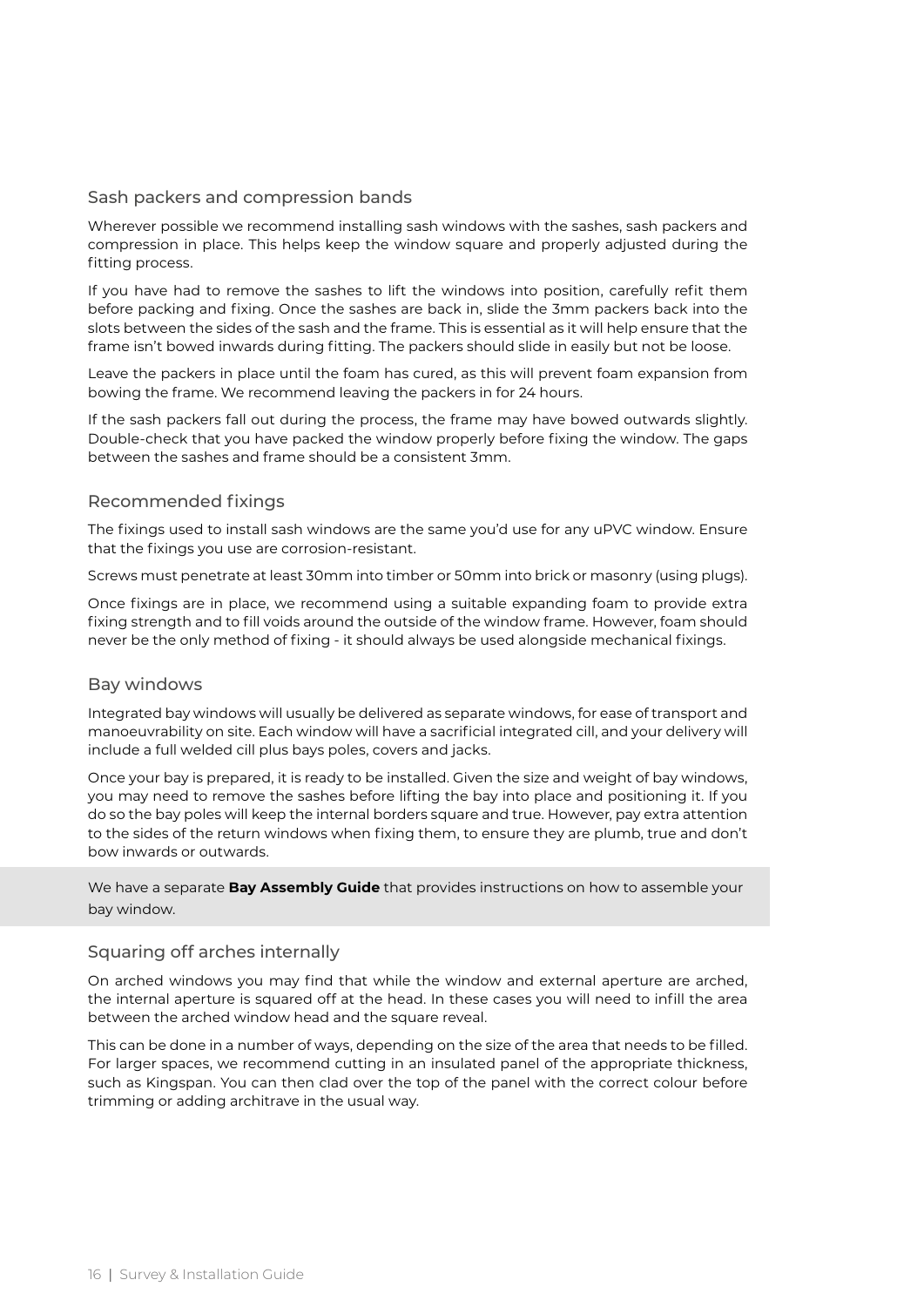# CHECK FOR SQUARE

With the window installed, it is important to check the accuracy of the fit before proceeding to the internal and external finishing. A small amount of time spent doing this now can save much more time down the line solving problems.

Perform all the checks below and - at each stage - make a note of any issues before correcting anything.

## **De-banding**

Assuming you have installed the window without removing the sashes, now is the time to remove the tension banding that prevented the frame from bowing during transport and installation. If you have used expanding foam during the installation, removing the bands before the foam has fully cured will be simpler.

## **Square, plumb and true**

With the bands removed, check the window is square and true in all directions - vertically, horizontally and front-to-back.

## **Racking**

Check that the sides of the frame are vertical and that the corners are all at 90 degrees. An easy way to spot whether a frame is racking is to check the lines between the sashes and the frame - if the sash lines aren't even and perpendicular, your frame may have racked.

## **Frame bowing or bellying**

While you still have easy access to the edges, ensure that the outer frame didn't bow outwards or belly inwards during installation or when the tension straps were removed. This is critical as even slight curves can prevent the window from operating properly, while possibly affecting weathering.

Bowed frames are usually the result of the frame not being packed tightly enough, or packers being placed incorrectly. If the frame is pinched inwards this could be the result of packing being too tight, or too much expanding foam pressing the frame inwards.

**Note:** bowed frames are the number one cause of unnecessary service calls, and are much more difficult to resolve when the installation is complete and windows have been sealed and trimmed. **Service calls that are result of incorrect fitting will be chargeable.**

### **Sashes**

Finally, check that the sashes slide and tilt as expected, and that the gaps at the sides of each sash are straight, even and set at approximately 3mm. If any of these aren't correct, it's usually an indication that the window isn't square, true and plumb.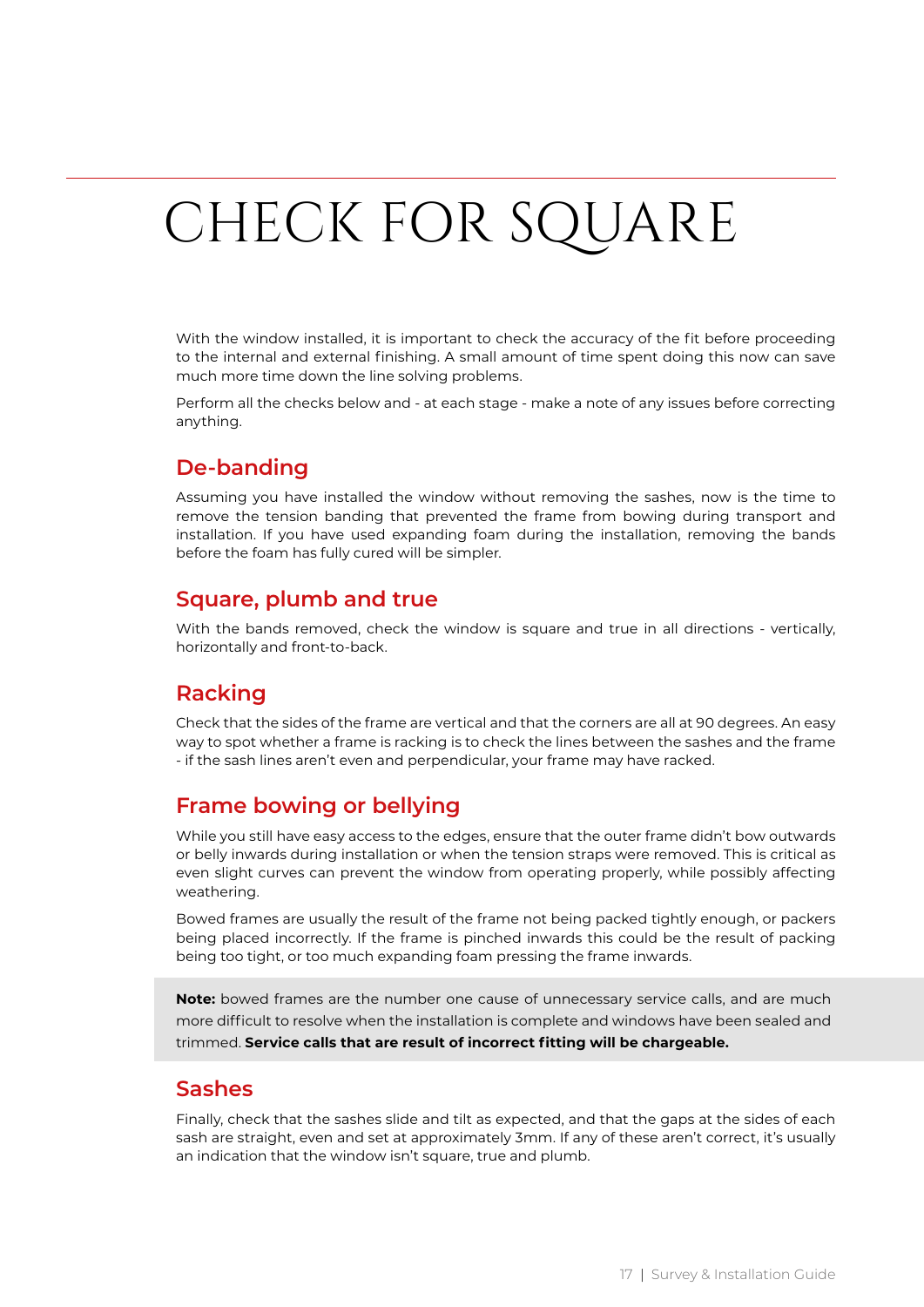## SEAL & FINISH

Now that the windows have been installed and checked, you can move on to finishing the windows. This involves fitting some final parts to the windows, then sealing, trimming and finishing off.

### **Preparation**

You should have already removed all the bands from the window as part of the checking process. If you haven't, do so now, and then check that the frames are bowed (see previous chapter).

## **Install parts**

Your window delivery will have included a pack of parts. Unless you have requested otherwise, all window furniture will be pre-installed onto the windows except for sash lifts on the bottom sash - these are left off to prevent damage. These will be in the packs, along with cover stop caps, lock and limit stops keys, trickle vents (if ordered) and fixings. You can now install these parts as follows:

- 1. Install trickle vents and hoods over the routed holes, using the fixings provided.
- 2. Install the sash lifts using the fixings provided. Usually there are two per window. Location holes for the fixings will have been spotted for you.
- 3. Apply cover stop caps. These are left off so that they're not lost when you move the cover stops to fix the windows. Fit them now by turning them 90 degrees, inserting them into the chamber above or below the short cover stop sections and then turning them back and seating them in place. Use a dab of CA/superglue to fix them to the cover stop.
- 4. Install cill end caps. If necessary, trim the end caps back using a sharp knife or cutters, and then use CA/superglue to glue the end caps onto the ends of your cills.

## **Window boards**

If you are installing new window boards, fit them now.

We have an option on our Ultimate Rose windows for a traditional 50mm deep cill. If you have chosen this option, the back of the cill has a clip in section that should be removed before the window is installed, allowing enough room for a standard window board to slide under the back bottom edge of the cill. Otherwise simply butt the window board up against the internal face of the cill and seal with decorators caulk.

## **Remove profile tapes**

Remove profile tapes at this point so that they don't interfere with the seals or trims.

## **Sealing**

Seal the outside of the windows. We recommend using a low modules silicone sealant for this as it is flexible and bonds well to most substrates, including the window frame. If the gap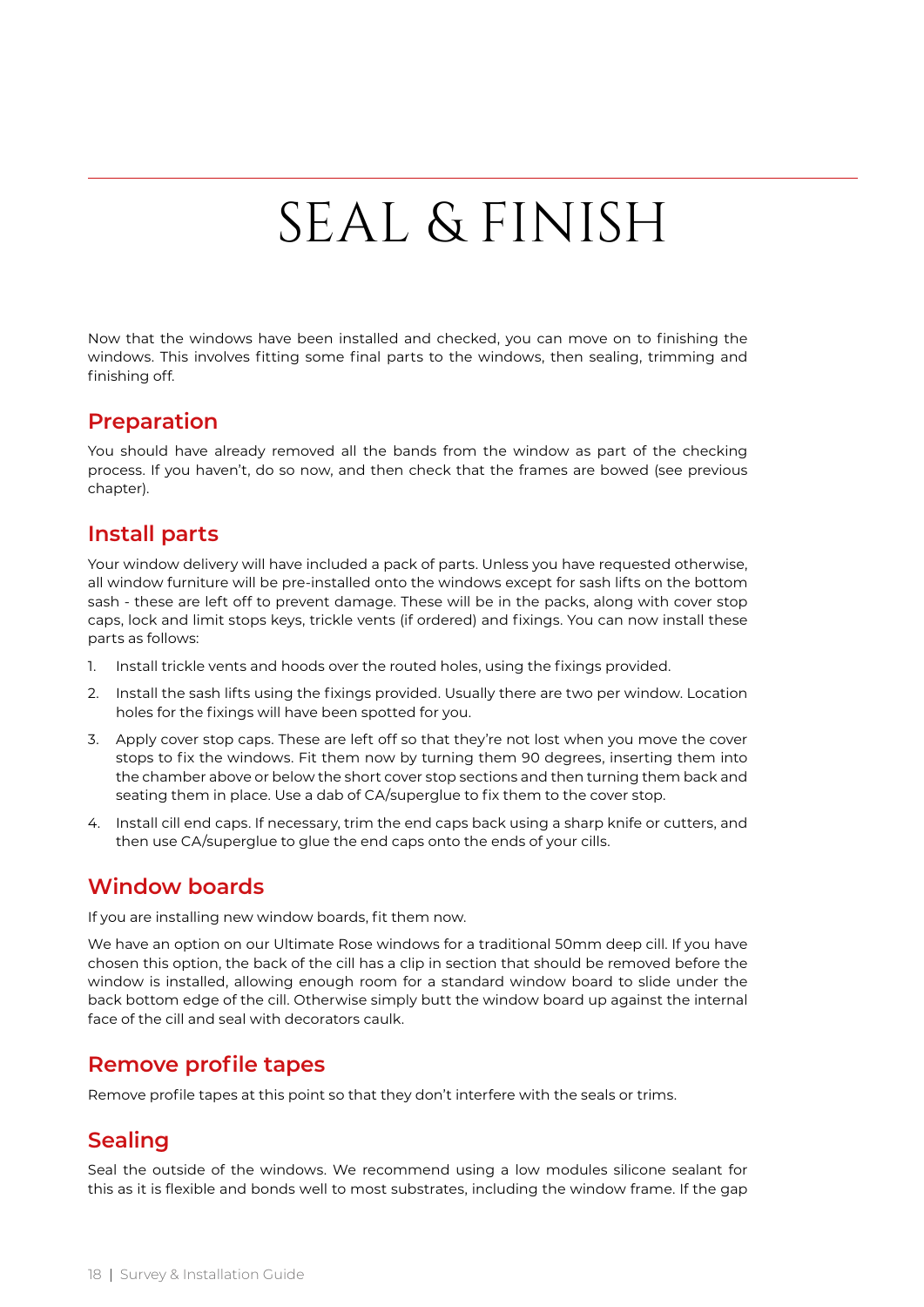around the window exceeds 5mm overall you may need to use another method to partially fill the gap before applying the silicone. The key is to ensure that the seal prevents water and draughts getting down the side of the window.

Repeat the procedure on the inside of the window. If the seal needs to be painted over (instead of being covered by trim or architrave, use decorators caulk instead of silicone. As with the outside, if your gap is more than 5mm you may need to partially fill it first and then use caulk over the top.

If you have used expanding foam as part of the installation, ensure the foam is tack dry before sealing. Depending on the foam you have used, this may take up to an hour.

## **Trims and architraves**

Once the window has been properly sealed, apply decorative trims and architraves to finish off the inside. Use silicone or a suitable uPVC adhesive to apply uPVC trims directly to the face of the window.

## **Clean and finish**

Clean the frames and glass using appropriate cleaners to finish the job. We recommend standard uPVC cleaners or simply soapy water to clean the profiles.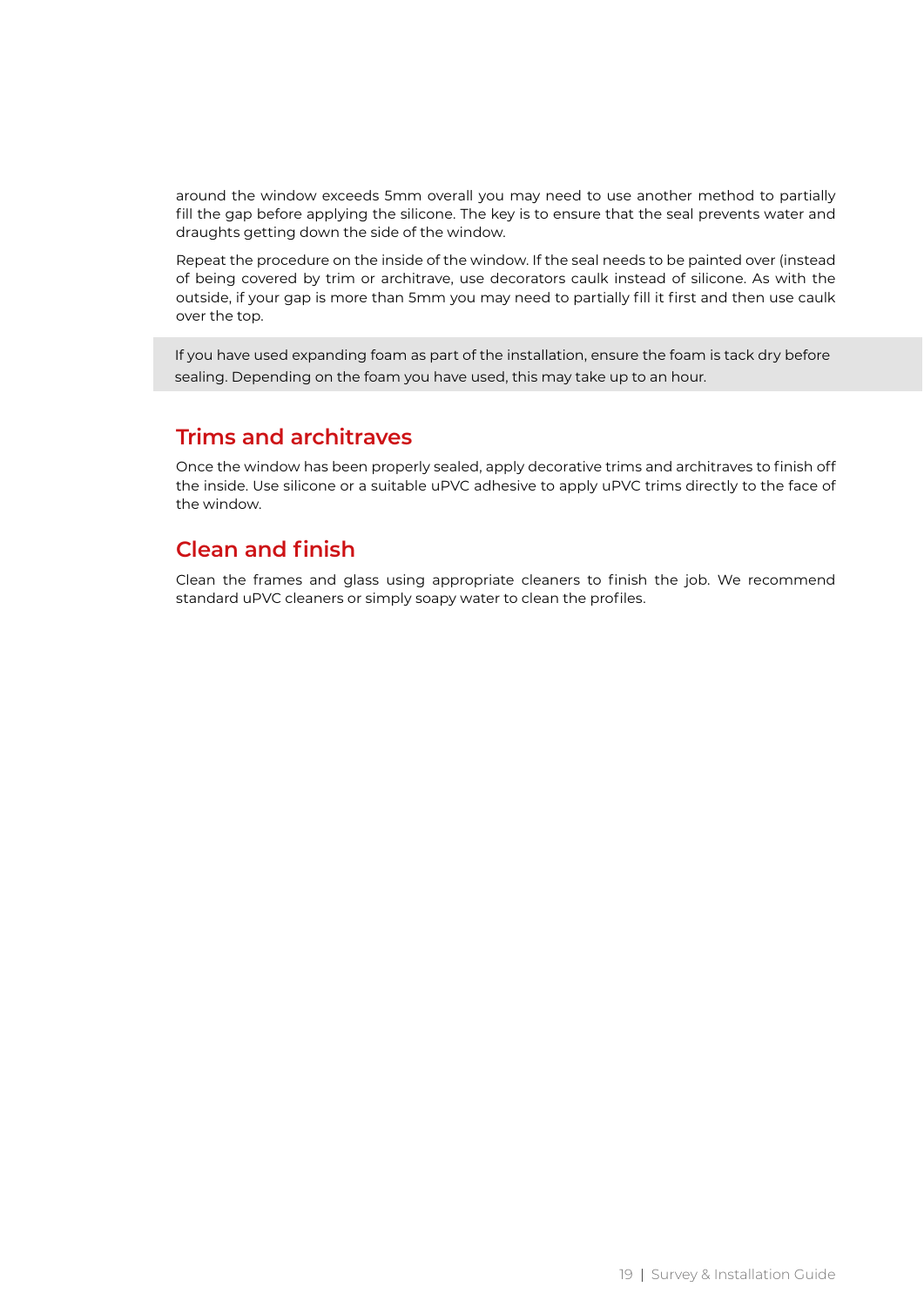# USING YOUR WINDOWS

We have a separate sash window operating and maintenance manual available that you can give to your customers. This tells them everything they need to know about their new sash windows. However customer service is important, and part of any good installation is to give your customers a quick overview of how to use their new windows.

The following are the key features to demonstrate.

## **Locking and unlocking sash windows**

We offer two types of sash lock on our windows: globe and acorn locks. Globe locks are reserved for Ultimate Rose windows, while acorn locks are used for Heritage and Charisma Rose, plus enhanced security windows and are sometimes requested on Ultimate Rose.

Both lock types operate in much the same way, with minor differences to the locking:

**Globe locks:** these lock and unlock using a small allen key (provided) in the grub screw on the top of the lock. Turn clockwise to lock, anti-clockwise to unlock.

**Acorn locks:** these have a traditional key lock on the top of the lock.

Always ensure the catches are unlocked before operation.

## **Tilt facility**

Up to a certain size (based on sashes being no more than one square metre) all our windows include a sash tilt facility, unless you have specifically requested that it be removed.

The correct way to tilt the sashes is as follows:

- 1. Start by raising the bottom sash slightly, so that it clears the internal cill upstand.
- 2. Move to top of the sash and push the two tilt knobs in towards the sash locks.
- 3. Supporting the weight of the sash, now tilt it inwards towards you until it rests on its tilt restrictor arms (at approx 45 degrees).
- 4. Now slide the top sash all the way down.
- 5. Find the tilt knobs on the top of the sash and push them in towards each other, as you did with the bottom sash tilt knobs.
- 6. Tilt the sash in towards you while supporting its weight.

To put the sashes back, push them back until they click into position, then close each sash.

**Note:** the tilt facility is present solely for window cleaning purposes. It should not be used as an alternative to sliding the sashes when opening your windows. Sashes are not designed to be left in the tilted position for long periods of time.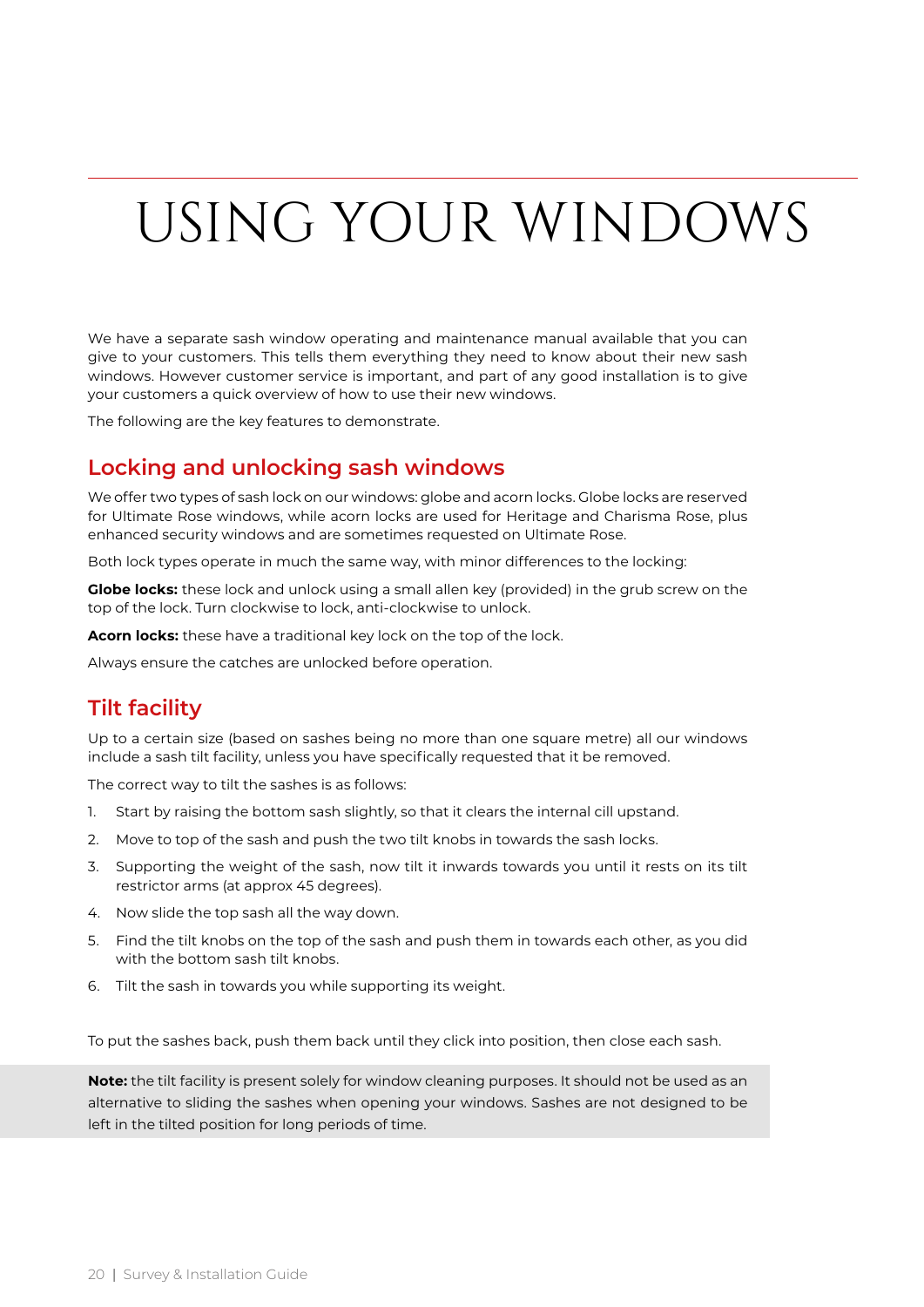## **Shark fin limit stops**

Your windows may be fitted with shark fin limit stops. Their normal position is out (engaged) which limits how far the sashes will slide open. Push the shark fin in to disengage the restrictor and allow the sashes to slide fully.

You can lock the restrictor in or out using the allen key provided in the locking mechanism just above the shark fin. Turn the lock one quarter turn either clockwise or anti-clockwise to lock or unlock it in the set position.

## **Removable staff bead**

Removable staff bead is an option that can be factory-fitted to our Ultimate Rose sash windows.

It is a two-part system, with a receiver profile fitted to the internal face of the window frame, and a removable bead section. It is fitted to the two sides and the head of the window (not the cill).

When the staff bead is in place, you cannot tilt the sashes. However the bead section can be removed from the two sides to allow enable tilting.

To remove the bead:

- 1. Grip the bead section with one hand, just above the midrail of the window.
- 2. Using firm pressure, pull the bead sideways across the face of the window towards the sash locks.
- 3. The bead is flexible and will bend this is normal. Once it is clear of the receiver profile next to your fingers, gently feed the rest of the bead out until it has been fully removed.
- 4. Repeat the process on the other side of the window.

To replace the bead:

- 1. Find the mitred end of the bead this goes to the top of the window.
- 2. Feed the end of bead section into the channel in the receiver at a convenient height usually around half way up the window.
- 3. Making sure the bead remains in the channel, gently push the bead section up until the leading tip locates at the top of the window.
- 4. Bend the bead slightly to feed the bottom end into the receiver channel. Ensure it is located correctly.
- 5. You should now have the bead seated firmly at each end, and bowed in the middle. Simply push the rest of the bead into the channel until it's all in.
- 6. Repeat the process on the other side of the window.

The removable staff bead is intended for occasional use only, and only for cleaning the outside of the window using the tilt facility. We don't recommend that the bead is removed and replaced on a frequent basis.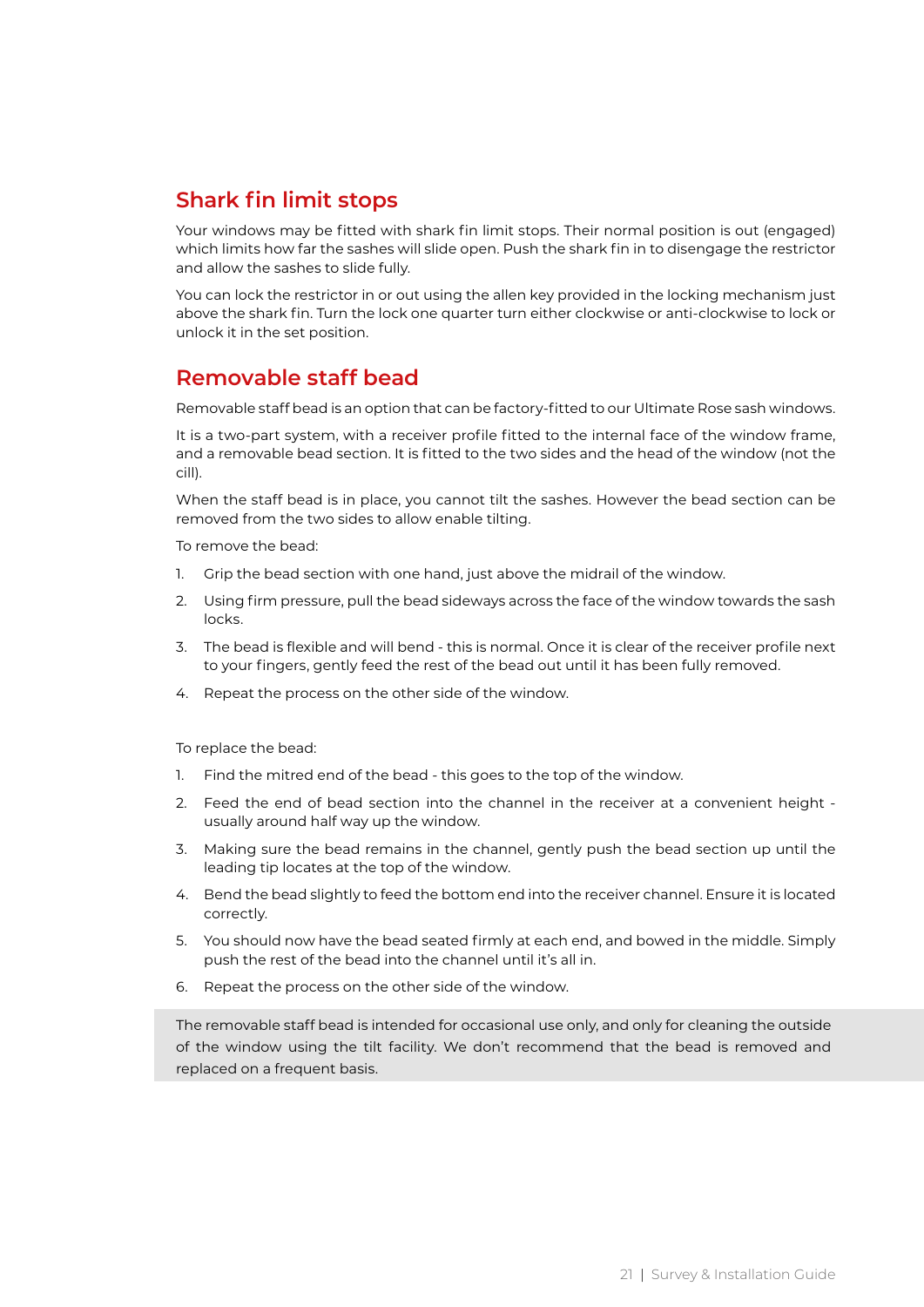# TROUBLESHOOTING

| <b>Draughts coming through</b><br>the sashes.                                         | This is usually caused by incorrect fitting of the window. The<br>window is out of square, racking, not plumb or the outer frame is<br>bowed.                                                                                                                                                                |
|---------------------------------------------------------------------------------------|--------------------------------------------------------------------------------------------------------------------------------------------------------------------------------------------------------------------------------------------------------------------------------------------------------------|
|                                                                                       | Go back to the Check For Square chapter above and check<br>everything with a straight edge and level and then adjust packing<br>and fixing as necessary.                                                                                                                                                     |
|                                                                                       | You are looking for an even, regular 3mm gap along the sides of<br>the sash, with the sashes meeting correctly at the sash locks.                                                                                                                                                                            |
| Small gap above the top sash<br>or below the bottom sash.                             | The sashes are not supposed to be completely tight at the top<br>and bottom of the frame. They include gaskets and brushpiles<br>that provide maximum weatherproofing when they are not fully<br>compressed. Therefore a small space (2mm to 3mm) above the<br>top sash and below the bottom sash is normal. |
| Sash gaps narrow or widen                                                             | The frame is racked or out of square,                                                                                                                                                                                                                                                                        |
| as you move up or down the<br>window                                                  | Rectify this by checking the sides of the frame with a level and<br>measuring the diagonals to ensure they're consistent. Then re-<br>pack and re-fit the frame accordingly.                                                                                                                                 |
| Sash gaps are narrower at                                                             | The frame is bowed outwards.                                                                                                                                                                                                                                                                                 |
| the top and bottom than in<br>the middle                                              | Use a straight edge to check both sides of the frame, then<br>increase the packing in the centre until the sides are straight and<br>re-fix the window.                                                                                                                                                      |
| Sash gaps are narrower in                                                             | The frame is pinched or beliied.                                                                                                                                                                                                                                                                             |
| the middle than they are at<br>the top and bottom.                                    | Use a straight edge to check both sides of the frame, then<br>decrease the packing in the centre until the sides are straight and<br>re-fix the window.                                                                                                                                                      |
| <b>Vertical gap between top</b><br>and bottom sash is too large                       | The window is not plumb, meaning it is tipped forwards or<br>backwards.                                                                                                                                                                                                                                      |
| or too tight. Sash locks are<br>too loose or too tight.                               | Use a level to check how plumb the frame is, then remove the<br>fixings at the top or bottom, straighten the window and re-fix.                                                                                                                                                                              |
| The sashes don't meet<br>properly at the sash locks.<br>The bottom sash is either too | This is usually caused by a bowed cill. If the cill is bowed upwards<br>the bottom sash will sit too high. If it's bowed down the bottom<br>sash will sit too low.                                                                                                                                           |
| high or too low.                                                                      | Rectify this by checking the full width of the cill with a straight<br>edge, and then adjusting the under-cill packing accordingly.                                                                                                                                                                          |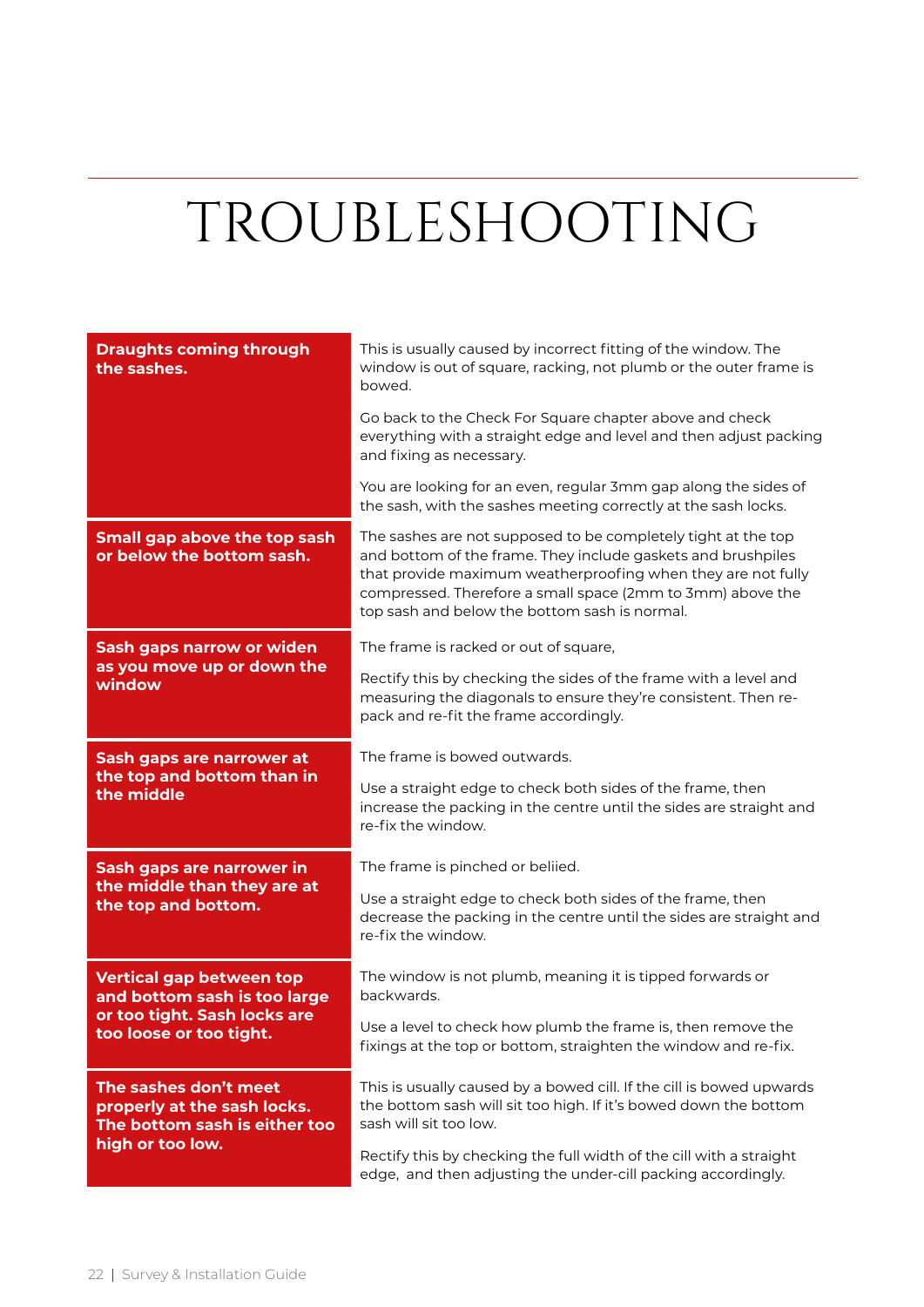| Sashes won't tilt, or tilt<br>facility is too tight.                                                                      | The frame is pinched/bellied (see above).                                                                                                                                                                                                                             |
|---------------------------------------------------------------------------------------------------------------------------|-----------------------------------------------------------------------------------------------------------------------------------------------------------------------------------------------------------------------------------------------------------------------|
| Sash tilt latches are barely<br>engaged in the frame                                                                      | The frame is bowed (see above).                                                                                                                                                                                                                                       |
| <b>Sashes are difficult to</b><br>operate.                                                                                | The frame is either out of square, racked or pinched. See above for<br>solutions.                                                                                                                                                                                     |
| Bottom sash is heavy to lift.                                                                                             | Check that the sash is properly attached to the pivot arms and, if<br>possible, check that the pivot arms are correctly attached to the<br>balance shoes.                                                                                                             |
|                                                                                                                           | This may also be caused by a balance failure,                                                                                                                                                                                                                         |
| Top sash drops as soon as it's<br>unlocked.                                                                               | Check that the sash is properly attached to the pivot arms and, if<br>possible, check that the pivot arms are correctly attached to the<br>balance shoes.                                                                                                             |
|                                                                                                                           | This may also be caused by a balance failure,                                                                                                                                                                                                                         |
| When operating a sash one<br>side is heavier/lighter to use<br>than the other, and the sash<br>wants to slide diagonally. | Either one side of the sash has disconnected from the balance<br>(see above) or a balance has failed.                                                                                                                                                                 |
| A sash drops or raises a<br>little when the sashes are<br>unlocked. Balances feel a<br>little too strong or too weak.     | This may be due to balance tension. Contact Roseview customer<br>care team for advice on increasing or decreasing the tension.                                                                                                                                        |
| <b>Astragal bar detached</b>                                                                                              | Centre the bar over the aluminium bar carrier on the glass, so that<br>the ridge on the carrier lines up with the slot on the back of the<br>bar. Use firm pressure or a soft-head mallet to tap the bar back<br>onto the carrier. Be careful not to break the glass. |
| <b>Condensation inside glass.</b>                                                                                         | Unit has "blown". Contact Roseview customer care team.                                                                                                                                                                                                                |

If you are unsure about anything contained in this guide, contact the Roseview technical and customer care team for advice.

> Customer Care 01234 712657 customercare@roseview.co.uk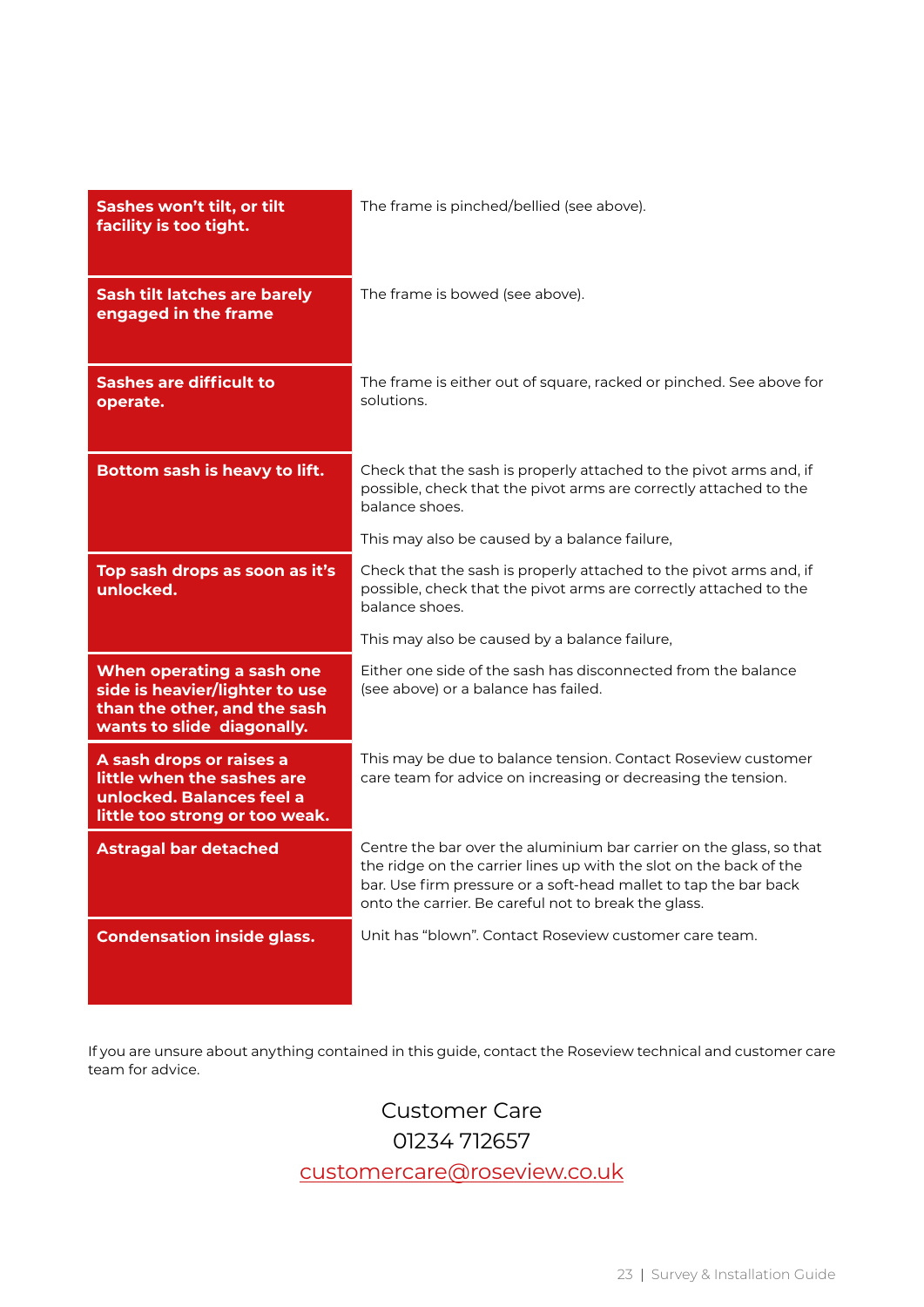# BUILDING REGULATIONS

Any window replacement projects will be subject to certain building controls and regulations. However, the exact regulations that apply plus the extent to which they apply will differ according to the type of project. For instance, some regulations apply differently to new build and refurbishment projects, while some regulations only apply to new build projects.

In general, building regulations are delivered and defined through Approved Documents, the most relevant of which are summarised below.

It is your responsibility to ensure that the relevant building regulations are identified and adhered to through the design, specification and installation of the windows you choose. Most commonly this is achieved through using a properly qualified surveyor at the start of the project.

## **A note on building control sign-off**

To prove that your new windows have been specified and installed taking into account the correct building regulations, upon completion you will require a certificate. These certificates can typically be obtained in two ways:

#### Building Control Certificate

This is provided by your local authority building control officer, following inspection of the installation. Contact your local authority building control department for more information about advising them of planned works and then arranging a building control inspection once the works are complete. If you are using an architect, they may be able to arrange this for you.

#### Competent Person Schemes

If you are using a window company to install your windows, they should be part of an authorised competent person scheme (such as FENSA or CERTASS). Their membership replaces the need for separate building control inspections and sign-off, and upon completion of the work they will issue you with a certificate.

Check membership with your installation company at the start of your project. If they are not a member of an authorised scheme, building control sign-off will still be required (although they may organise this for you).

Note that all Rose Collection Approved Installers are members of an authorised competent person scheme.

## **Approved Documents**

The following list highlights the most common building regulations that apply to window installation and replacement projects.

**Note:** this list is NOT exhaustive and is intended only as a starting guide. There may be further regulations that apply to your project. Also note that building regulations are updated regularly, so you need to check for the most up-to-date information before you start your project. Your surveyor, installer or architect should be able to help you with this.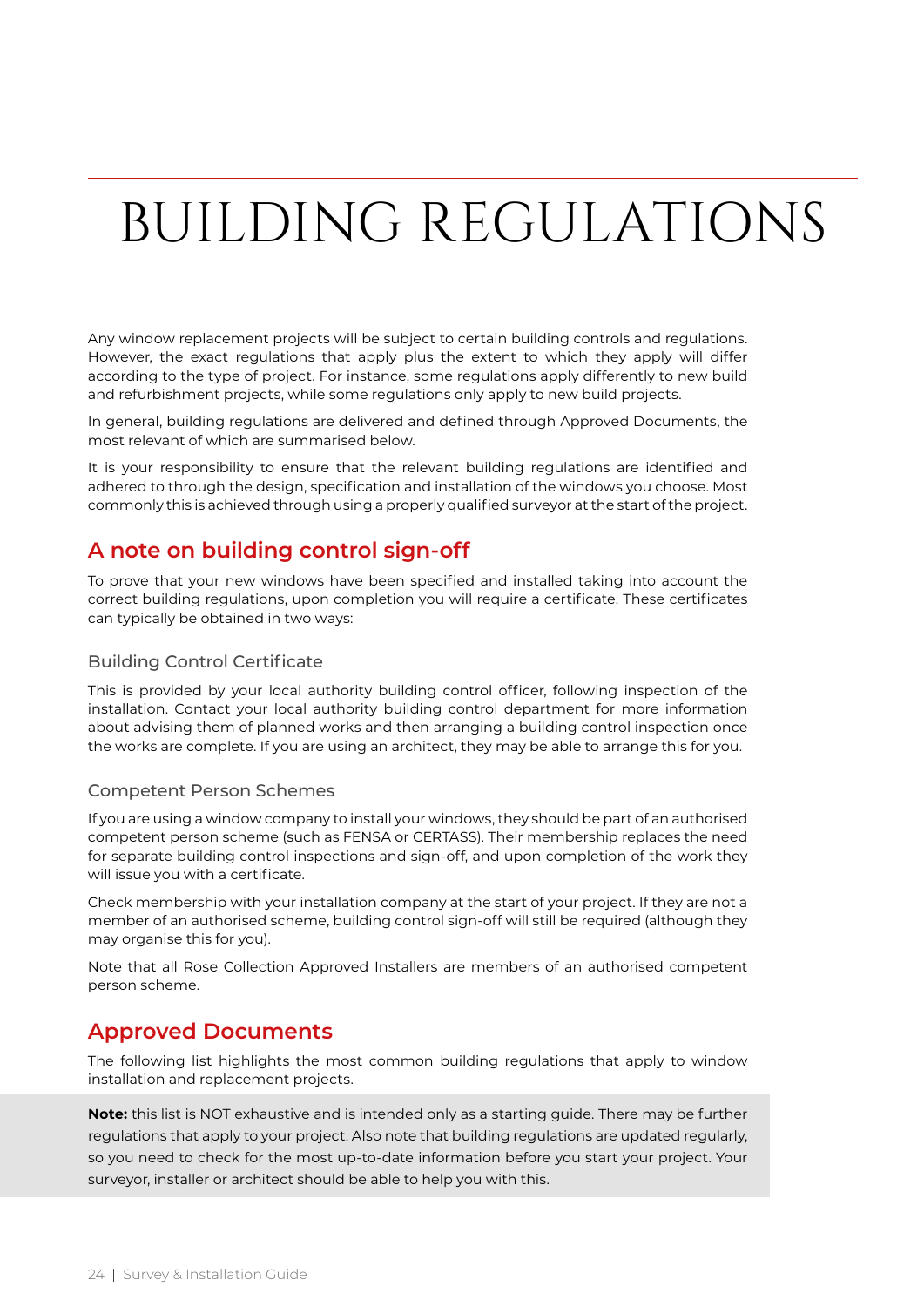

### **FIRE SAFETY (Approved Document B)**

#### **Habitable rooms below 4.5m from ground level should have suitable means of fire escape.**

A window with a minimum opening area of 0.33m2 and minimum opening dimensions of 450mm wide a high covers this requirement.

Currently (2021) this only applies to new windows. When replacing current windows as long as you do not make the situation worse, the are no special fire egress requirements.



### **VENTILATION (Approved Document F)**

#### **New buildings and extensions require a minimum provision of background ventilation.**

This is usually achieved by adding trickle vents to windows, although it can be provided in other ways that don't involve the windows. The current requirement is 5,000mm2 of background ventilation for habitable rooms (2,500mm2 for bathrooms).

Currently (2021) this only applies to new buildings and extensions. When replacing existing windows you have to ensure that you are not making the situation worse (e.g. by replacing windows with trickle vents with windows that don't have the equivalent trickle vents).



### **FALLING, COLLISION & IMPACT (Approved Documents K and N)**

#### **Glazing in critical locations must include safety glass.**

In general, any window glazing below 800mm from floor level or within 300mm of any door must use toughened or laminated safety glass.

In the case of sash windows, this sometimes means using safety glass in the lower sash of the window, and this may sit below 800mm from floor level on tall windows.

Additionally, Part K2 section 3 covers protection from falling. If this is required on your project you may require specific laminated glass. Please seek further advice prior to ordering windows.



#### **CONSERVATION OF FUEL & POWER (Approved Document L)**

**New and replacement windows in dwellings must offer minimum levels of energy efficiency.**

Currently (2021) replacement windows must have an overall U-value of 1.6 W/m2K or lower, while windows in new builds and new extensions must have a U-value of 1.4 W/m2K or lower.

Note that Approved Document L1A covers the requirements for new dwellings, while Approved Document L1B covers existing dwellings. Different regulations (L2A and L2B) cover new and existing buildings that aren't dwellings.



### **SECURITY (Approved Document Q)**

#### **Enhanced security on vulnerable windows in new dwellings.**

If Approved Document Q applies to your project, you must ensure that windows are robust enough to withstand attempts at unauthorised access, both in terms of materials used and hardware.

Essentially this means that all ground floor, basement and easily accessible windows (e.g. from an external staircase or flat roof etc) must be built to PAS24:2016 standard and may include a requirement for security laminated glass as well. Secured by Design windows also meet this requirement.

All Rose Collection windows are available with enhanced security (PAS24 and SBD) as an option.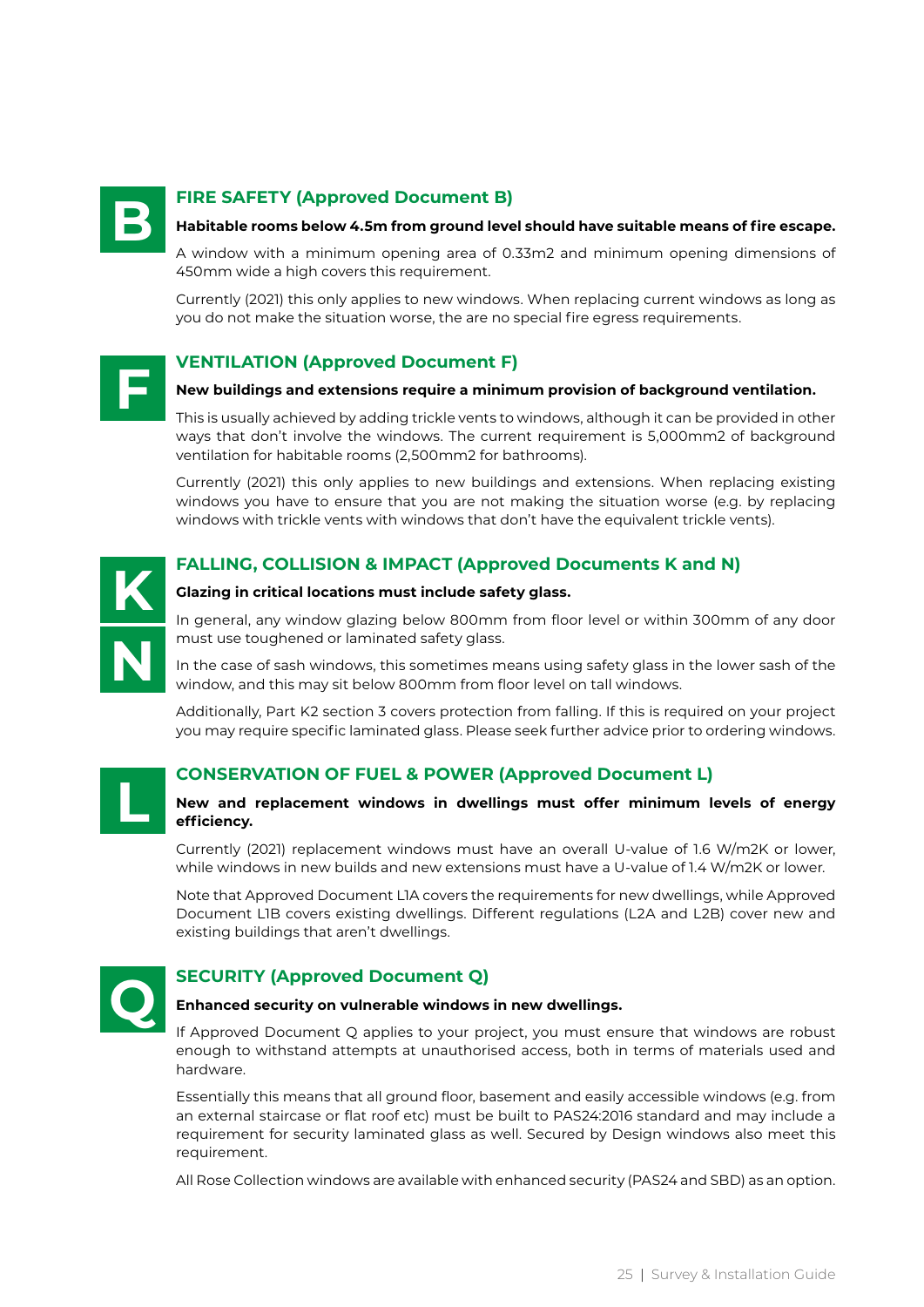













© 2021. The content of this document, photographic reproduction and technical details remain the sole property of Roseview Windows, all rights reserved. It cannot be reproduced, in whole or in part, without explicit permission.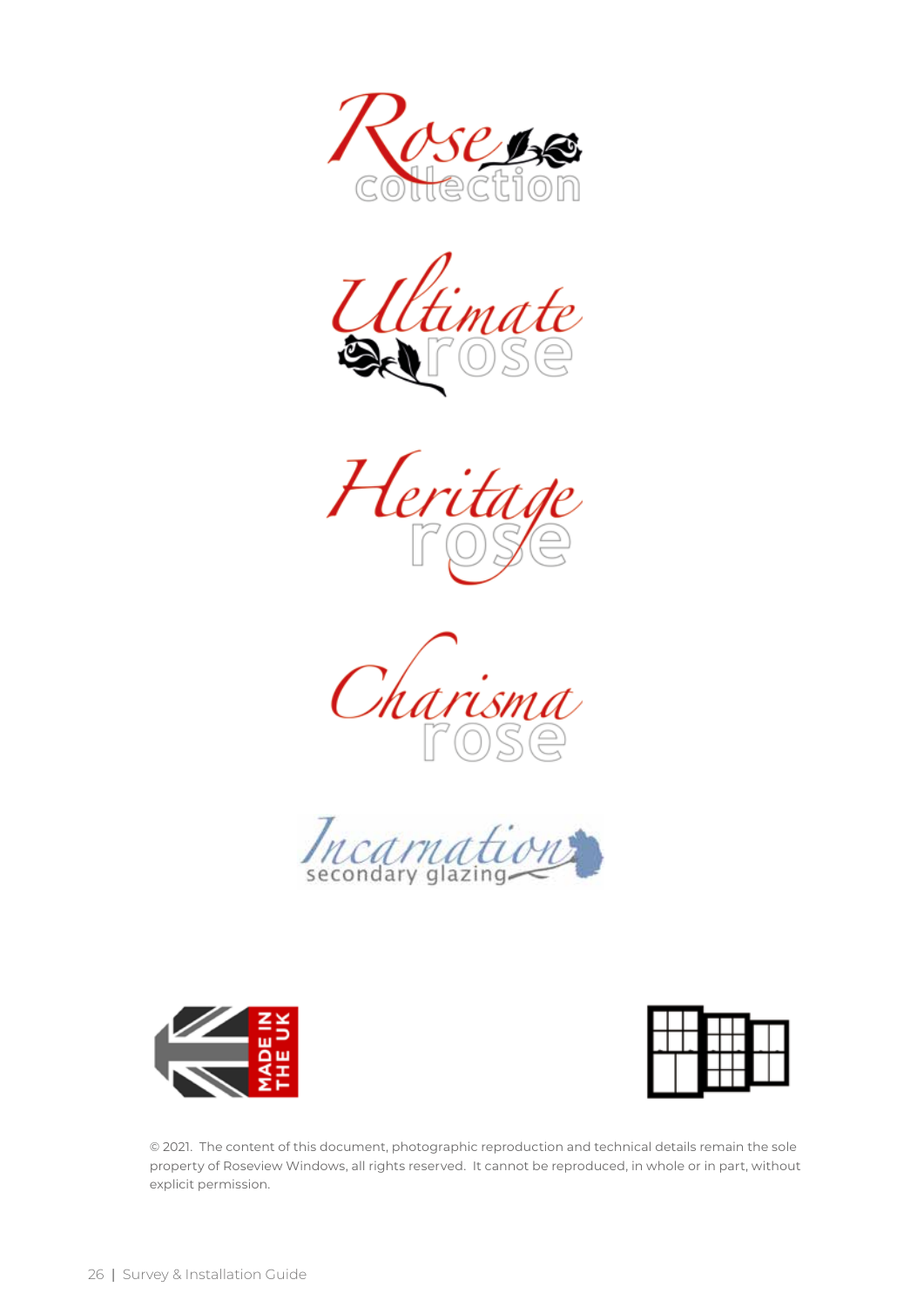